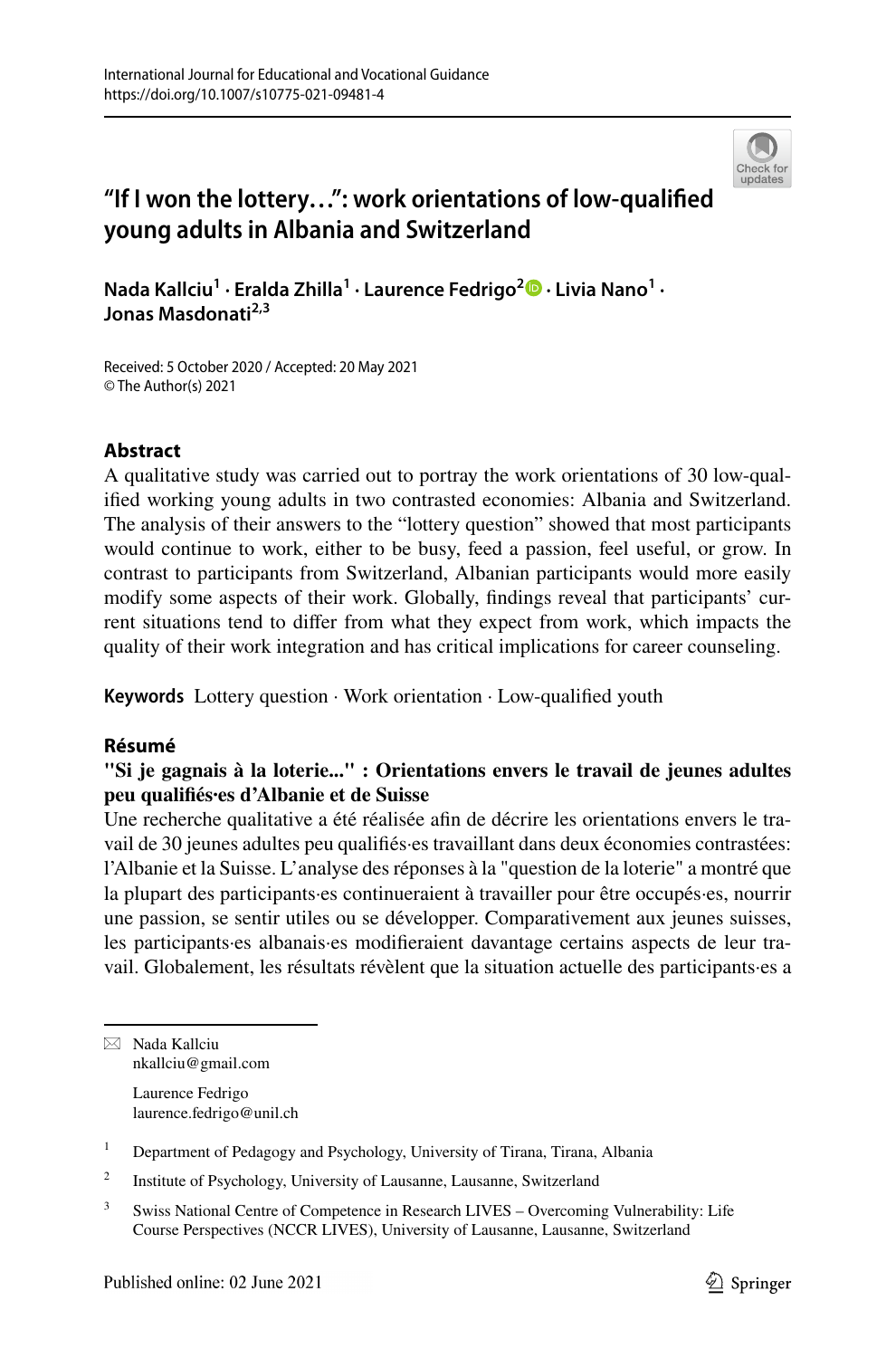tendance à différer de leurs attentes envers le travail, ce qui affecte la qualité de leur insertion professionnelle et comporte des implications cruciales pour l'orientation professionnelle.

### **Zusammenfassung**

## **"Wenn ich im Lotto gewinne...": Arbeitsorientierungen geringqualifzierter junger Erwachsener in Albanien und der Schweiz**

In einer qualitativen Studie wurden die Arbeitsorientierungen von 30 gering qualifziert arbeitenden jungen Erwachsenen in zwei kontrastierenden Volkswirtschaften dargestellt: Albanien und der Schweiz. Die Analyse ihrer Antworten auf die "Lotterie-Frage" zeigte, dass die meisten Teilnehmer weiterhin arbeiten würden, entweder um beschäftigt zu sein, eine Leidenschaft zu nähren, sich nützlich zu fühlen oder um zu wachsen. Im Gegensatz zu den Teilnehmern aus der Schweiz würden die albanischen Teilnehmer eher einige Aspekte ihrer Arbeit ändern. Insgesamt zeigen die Ergebnisse, dass die aktuelle Situation der Teilnehmer tendenziell von dem abweicht, was sie von der Arbeit erwarten, was sich auf die Qualität ihrer Arbeitsintegration auswirkt und kritische Implikationen für die Karriereberatung hat.

#### **Resumen**

### **"Si me toca la lotería…" Orientación para el trabajo de jóvenes adultos poco cualifcados en Albania y Suiza**

Se desarrolló un estudio cualitativo para describir la orientación al trabajo de 30 trabajadores jóvenes adultos en dos economías de contraste: Albania y Suiza. El análisis de sus respuestas a la "pregunta de la lotería" mostró que la mayoría de los participantes habrían continuado trabajando, tanto para sentirse ocupados, alimentar su pasión, sentirse útiles o crecer. En contraste a los participantes de Suiza, los de Albania habrían modifcado más fácilmente algunos aspectos de su trabajo. Globalmente, los resultados revelan que la situación actual de los participantes tiende a diferir respecto de lo que esperaban del trabajo, lo que tiene un impacto sobre la calidad de su integración en el trabajo y tiene implicaciones críticas para la orientación profesional.

### **Introduction**

The contemporary world of work is characterized by increasing volatility, fexible careers and a growing number of career transitions (Fouad & Bynner, [2008](#page-16-0); Tom-linson et al., [2018\)](#page-18-0). In this context, many workers have to cope with job insecurity and precarious work (Blustein et al., [2017,](#page-16-1) [2019;](#page-16-2) Schoon & Heckhausen, [2019\)](#page-17-0). Given these changes, understanding the meaning individuals attach to their work becomes salient (Fournier et al., [2020\)](#page-16-3). Specifically, it is crucial to grasp if and how doing insecure and precarious jobs affects the meaning that people attach to work in their lives, as well as to take into account contextual factors—such as labor mar-ket conditions—when studying this issue (Cohen-Scali et al., [2020](#page-16-4); Kazimna et al., [2020](#page-17-1)). Moreover, given that integrating the labor market often leads to job insecurity (Kenny et al., [2019](#page-17-2); Organisation for Economic Co-operation and Development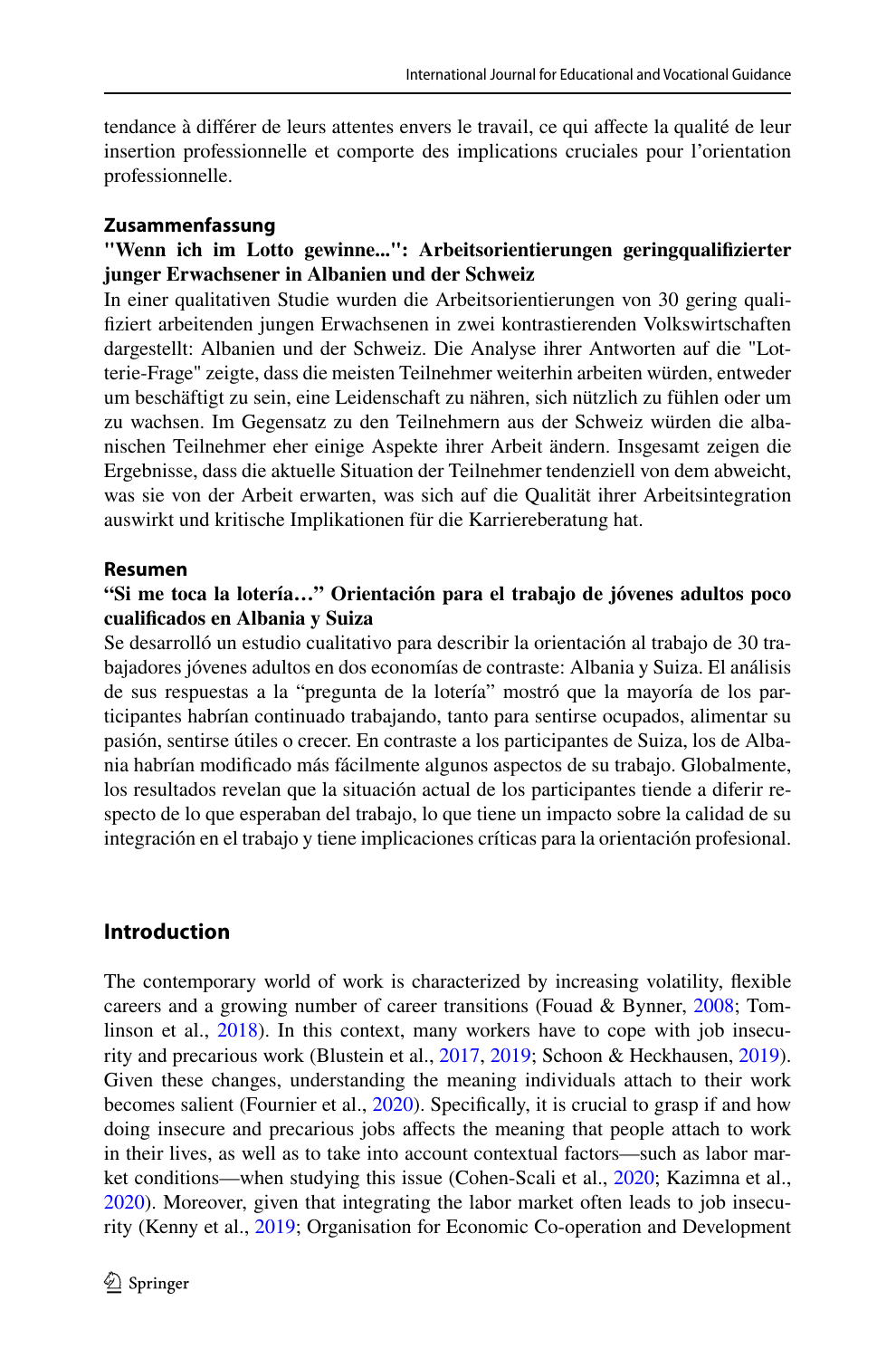[OECD], [2017b](#page-17-3)) and that the transition from education to work has long-term impacts on careers (Krahn et al., [2015](#page-17-4); Yeung, & Yang, [2020\)](#page-18-1), understanding young adults' meaning of work has become an important research topic (Masdonati, & Fournier, [2015](#page-16-5)). The present study focused on the meaning of work of low-qualifed young adults experiencing job insecurity within two contrasted socioeconomic contexts: Albania and Switzerland. Meaning of work were addressed through the lens of the notion of work orientation, defned as the purpose people pursue through work in order to bring meaning to their life (Willner et al., [2020](#page-18-2)). In turn, work orientations were assessed through the so-called "Lottery question" (Highhouse et al., [2010\)](#page-17-5).

#### **Transitions to work**

The school-to-work transition (STWT) is a signifcant moment of people's career paths (Masdonati et al., [2021](#page-16-6); Vuolo et al., [2014](#page-18-3)), given that the first occupational experiences infuence careers in the long-term (Egdell & Beck, [2020;](#page-16-7) Yeung, & Yang, [2020\)](#page-18-1). For example, early employment instability negatively impacts later earnings, occupational status, and career satisfaction (Krahn et al. [2015](#page-17-4)). Educational factors and labor market conditions are among the most important determinants of the quality of the STWT process (Masdonati et al., [2021](#page-16-6)). In general, young people with higher levels of education have better chances to fnd a job and access secure careers (Danziger & Ratner, [2010](#page-16-8)). In contrast, low- or underqualified young adults—i.e., people with high school degree or less—are at higher risk of foundering transitions and long-term job insecurity (Vuolo et al., [2014\)](#page-18-3).

Tight labor market conditions also negatively infuence the quality of the STWT, and exacerbate the impact of education and qualifcations on this process (Danziger & Ratner, [2010;](#page-16-8) Schoon & Lyons-Amos, [2016](#page-17-6)). Economic downturns have indeed a strong impact on youth, who are particularly exposed to unemployment compared to adult workers (Yeung, & Yang, [2020\)](#page-18-1). For example, during the 2008 recession, lowqualifed youth were more strongly hit, and experienced higher levels of underemployment and unemployment than more educated youth (Schoon & Bynner, [2019\)](#page-17-7). Moreover, the economic globalization has resulted in an increase of young adults' job insecurity, characterized by fexibility, short-term or no contract, low pay, and bad working conditions. Thus, low-qualifed young workers are particularly exposed to unemployment, but also to underemployment, job insecurity, and precariousness (Yeung  $& Yang, 2020$ ). It becomes then important to understand if and how these STWT difficulties affect their work expectations. This can be done through the lens of the meaning of work and work orientation concepts.

### **Meaning of work and work orientations**

Understanding what makes work meaningful—i.e., the meaning of work—is a sig-nificant issue within contemporary careers (Fournier et al., [2020\)](#page-16-3). More specifically, the meaning young people attach to work might be considered as a psycho-social underpinning of the STWT (Masdonati & Fournier, [2015](#page-16-5)). The literature on this topic suggests a diferentiation between the notions of meaning in work and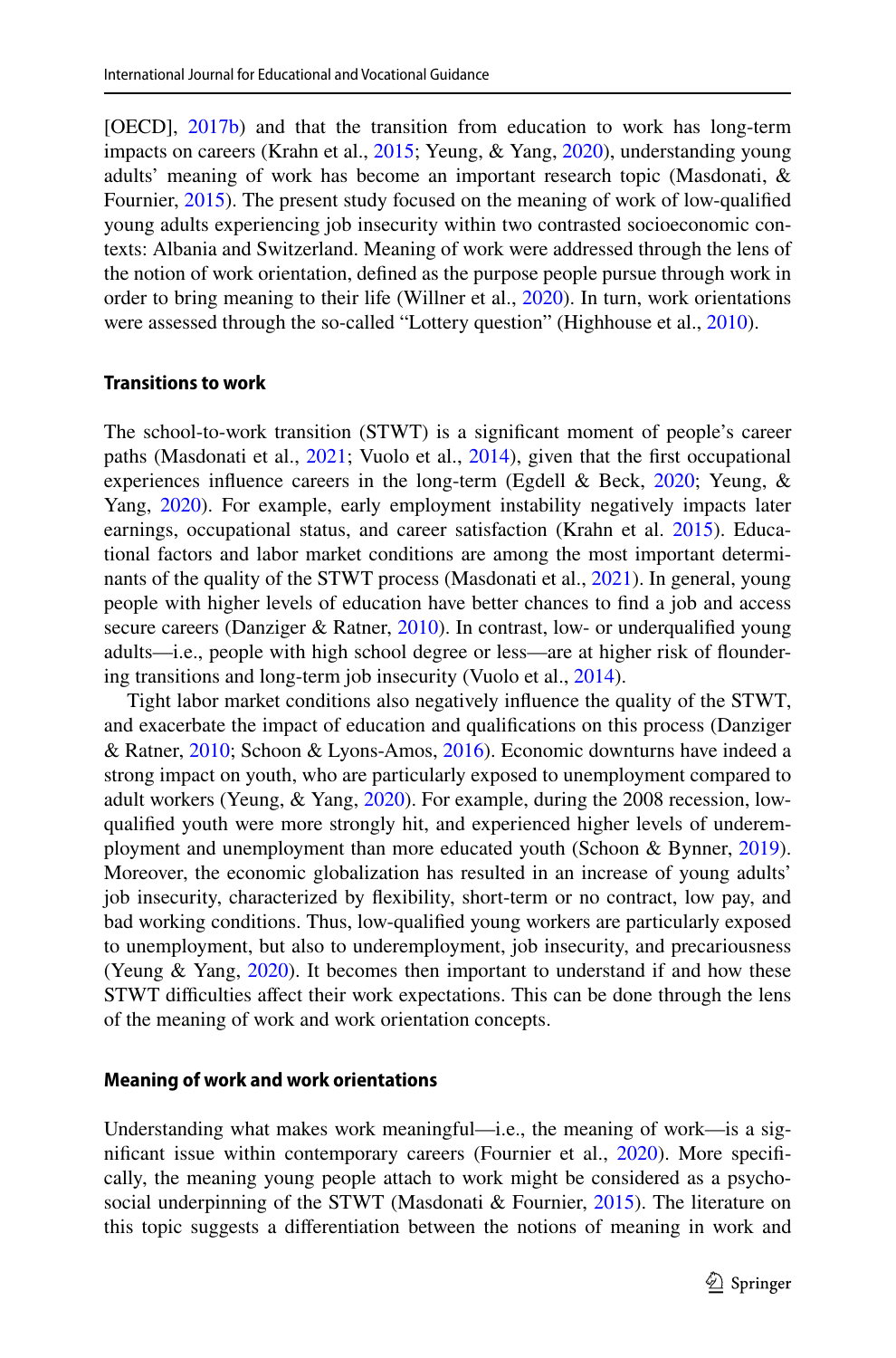meaning of work. Meaning in work refers to the amount of meaning people can fnd in their work, whereas meaning of work refers to the type of meaning people attach to this life sphere (Rosso et al., [2010\)](#page-17-8). Authors agree on the multidimensionality of the concept of the meaning of work. The meaning people attach to work depends indeed, among others, on the absolute and relative centrality of work in their life, the values or goals they wish to achieve though work, how they perceive their duties and obligations within the working sphere, and the purposes they ascribe to work in their life (Fournier et al., [2020](#page-16-3); Harpaz & Fu, [2002](#page-17-9)).

The concept of meaning of work encompasses the notions of work commitment (Wielers & van der Meer, [2020\)](#page-18-4) and orientation (Willner et al., [2020](#page-18-2)). Wielers and van der Meer  $(2020)$  $(2020)$  refer to the notion of work commitment as a mean to measure intrinsic work motivation, which depends on "the extent to which paid work satisfes the human needs of autonomy, competence, and relatedness" (p. 1). The authors found that opportunities for development, social contacts, autonomy and job security increased work commitment. They also highlighted that low-paid workers and those in less good health tend to have lower work commitment. In a similar way, work orientations refer to the fundamental goals that people expect to achieve through their work (Willner et al.,  $2020$ ). Initial conceptualizations of the construct stressed the existence of three orientations, depending on whether work is considered as a job, a career, or a calling (Wrzesniewski et al., [1997](#page-18-5)). When people expect from work compensation and material rewards, they are considered as job-oriented; workers are career-oriented when they aspire to improve their status and to advance; a calling orientation to work refers to people who see work as a mean to make a diference in the world. Recently, Willner et al. [\(2020](#page-18-2)) and Lipshits-Braziler et al. [\(2020](#page-17-10)) revealed the existence of two additional types of work orientations: busyness and social embeddedness. According to Willner et al. [\(2020](#page-18-2)), "Busyness-oriented individuals work primarily as a way to occupy their time", whereas "social embeddedness-oriented individuals work mainly as a way of being part of a group or an organization" (p. 111). The lottery question represents an efective mean to highlight individuals' work orientations and ultimately understand their work commitment.

#### **The lottery question**

The "lottery question" consists of asking people whether they would continue doing their paid job after having won in a lottery. It is used in the literature to measure the extent to which work has a function that is other than instrumental (Highhouse et al., [2010](#page-17-5); Sharabi & Harpaz, [2019;](#page-17-11) Wielers & van der Meer, [2020](#page-18-4); Willner et al., [2020\)](#page-18-2). Asking people if they would continue working even if they had enough money to live a decent life indeed indicates if they are other than job-oriented. With the recent shift of emphasis from industry and achievement to personal growth (Highhouse et al., [2010\)](#page-17-5), the lottery question allows the researchers to bring forth the underlying reasons individuals have for continuing to work, even without fnancial needs. Based on quantitative surveys, existing studies show variations in the rate of people answering positively to the lottery question. For example, the higher the education level, job satisfaction and work importance, the higher the likelihood to continue working despite winning the lottery (Arvey et al., [2004;](#page-16-9) Sharabi & Harpaz, [2019\)](#page-17-11).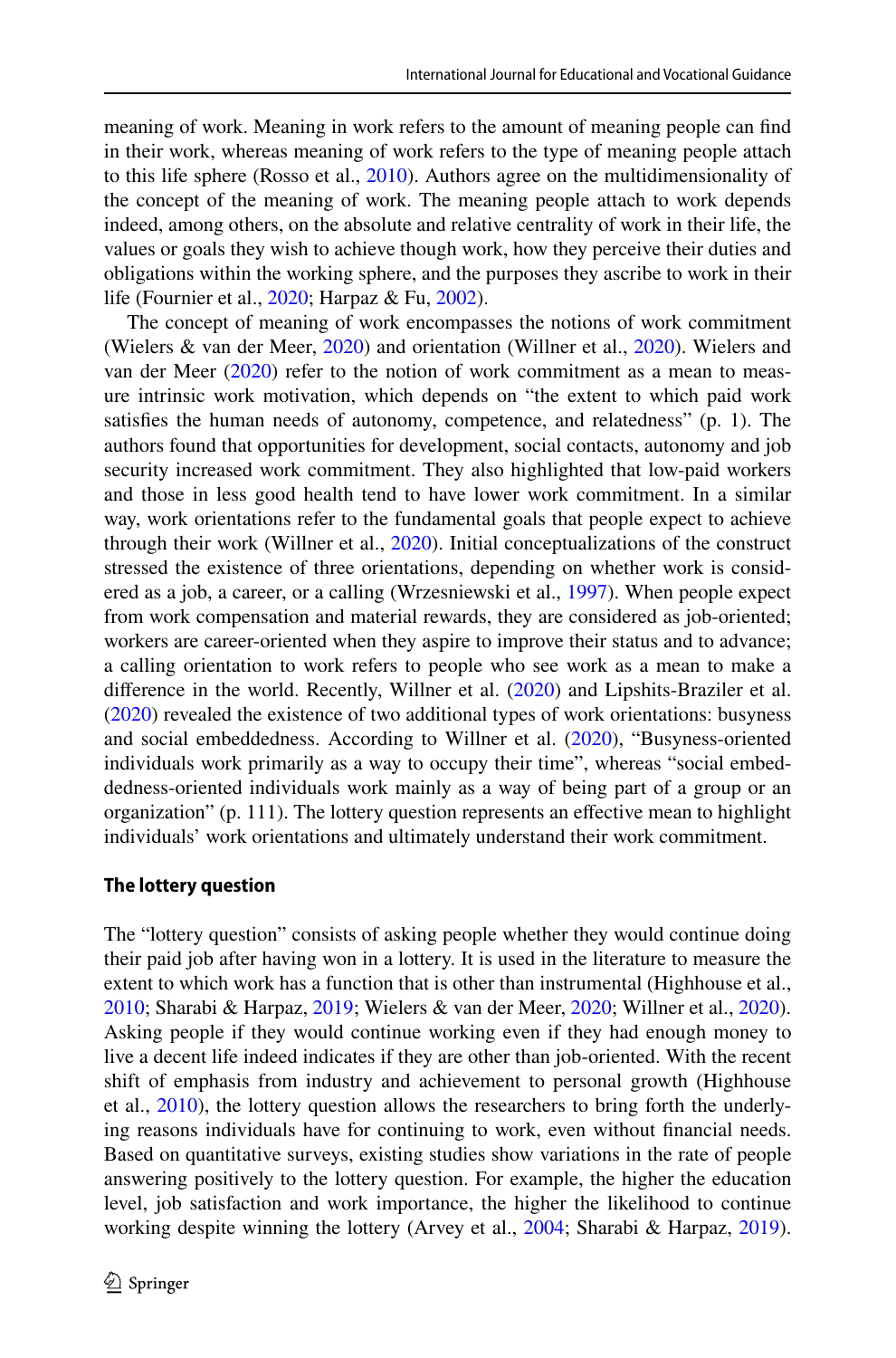Demographic characteristics and the historical and cultural context also seem to afect the proportion of people that would continue working even if they won the lottery (Highhouse et al. [2010](#page-17-5); Sharabi & Harpaz, [2019](#page-17-11)). For example, young workers tend to answer more positively to the lottery question than adult workers (Highhouse et al., [2010\)](#page-17-5), work engagement is higher in society with strong survival values compared to ones based on self-expression values (Snir & Harpaz, [2009\)](#page-17-12), and individuals are expected to engage more in unpaid activities when the economy is prosperous (Highhouse et al., [2010\)](#page-17-5).

#### **Study contexts**

Albania is a 2.8-million habitants country, with a large amount of Albanian people leaving the country for economic or educational reasons (Kamberi & Çela, [2019](#page-17-13)). The Albanian labor market is mainly concentrated in the agricultural sector, followed by the service sector (Cernaj, [2019](#page-16-10)). The unemployment rate of young adults (15–29 years old) was estimated at 22% in 2015, whereas 14% of the youth workforce was working in jobs that were not productive and rewarding enough (de Bruijn et al., [2015\)](#page-16-11). Moreover, 63% of the unemployed youth are unemployed for a long time, and the ratio of youth not in employment, education or training (NEET) was 29.7% in 2017 (Cernaj, [2019](#page-16-10)). A weak link between education and the labor market can explain the difficulties of young people to find a job after graduation, unemployment being higher among people with higher education than among youth with compulsory education (Cernaj, [2019;](#page-16-10) Hoxhaj, [2017\)](#page-17-14). A high rate of young people having completed vocational education, or even a bachelor or master's degree in Albania are facing unemployment, or are being presented with job ofers that do not provide them with the necessary means to cover their live expenses. Because of these conditions, they are often obliged to accept positions that are below their level of education, like jobs in bars, restaurants, or call centers, while hoping to fnd a better position in the future. For this reason, many young adults leave Albania to fnd a job in countries that have higher economical standards and lower unemployment rates. In other cases, they return to their cities or villages of origin and live with their parents to be able to cover their fnancial needs.

Switzerland is an 8.5-million habitant country, one out of four habitants being of foreign origin (Federal Statistical Office, [2018](#page-16-12)). Its labor market is largely composed of small- and medium-size organizations and high-qualifed workers, mainly employed in the service sector (Nathani et al., [2017](#page-17-15)). Compared with the OECD countries, the Swiss labor market is considered as highly performing according to many indicators, such as unemployment rates and earnings (OECD, [2017a](#page-17-16)). More than nine out of 10 workers have a post-compulsory diploma (i.e., a vocational education, college, or university degree; Federal Statistical Office, [2018\)](#page-16-12), and only 2.5% of the active population sufers from precariousness, namely underemployment, income insecurity, or fxed-term contracts (Mattmann et al., [2017](#page-17-17)). NEET and youth unemployment rates in Switzerland are among the lowest within European countries, which is explained, among other things, by a performing vocational education and training system (State Secretariat for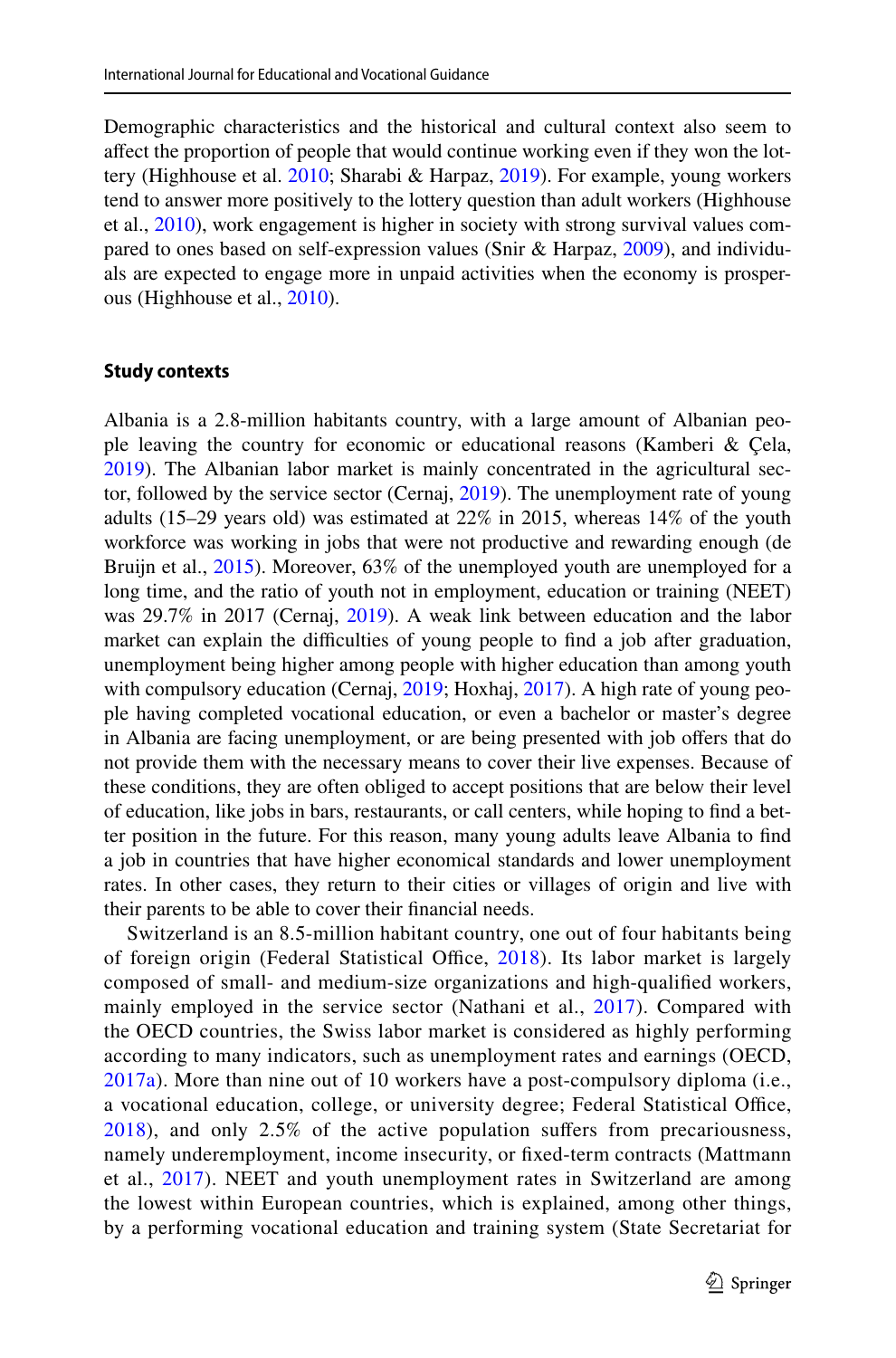Economic Afairs, [2017\)](#page-17-18). The unemployment rate of 15–24 old was 6.2% in 2019, and the ratio of NEETs was  $6\%$  in 2018, whereas it was, respectively, 14% and 10.5% within the EU-28 (Federal Statistical Office, [2019](#page-16-13)). However, lowqualifed young people have signifcantly higher risks of job precariousness and long-term unemployment than the adult population (Egger et al., [2020;](#page-16-14) Meyer, [2018\)](#page-17-19).

In sum, Albania and Switzerland can be considered as two contrasted, small European countries according to labor market indicators and degree of individualism. Particularly, Albania has signifcantly higher rates of NEET and unemployed young people than Switzerland, whose education system seems to better facilitate the transition from school-to-work. Moreover, labor market integration chances are better for high-qualifed youth in Switzerland, whereas this is not the case in Albania. These diferences might explain why many Albanian people leave the country to fnd better work opportunities in other European states, whereas Switzerland is an attractive country for the foreign workforce. Beyond these oppositions, in both countries young people experience a higher risk of unemployment and precarious jobs when compared with adult workers.

### **Study aims**

Extant "lottery studies" exclusively focus on the ratio of positive and negative answers to the lottery question, and little is known concerning the determinants of the answers (Wielers & van der Meer, [2020](#page-18-4)). In our research, we posit that, if addressed through a qualitative design, the lottery question is a powerful input not only to address the ratio of busyness-oriented people within a given population, but also to inductively identify the whole range of people's work orientations and to compare answers between contexts. Indeed, asking people to explain what they mean when answering "yes" or "no" to this question opens up to explanations on what kind of meaning they attach to work. The frst aim of our study was then to portray the work orientations of low-qualifed young adults in precarious jobs through their explanations of the answers given to the lottery question.

Moreover, given the infuence of the cultural and socioeconomic context on the meaning of work and, specifcally, on the answers to the lottery question (Highhouse et al., [2010;](#page-17-5) Sharabi & Harpaz, [2019\)](#page-17-11), our second study aim was to compare the work orientations of precarious young adults in two contrasted European contexts, namely Albania and Switzerland. First, these two contexts are indeed diferent from a cultural viewpoint; their comparison based on Hofstede's criteria (hofstede-insights.com) shows that Albania rates 20 in the Individualism dimension against 68 for Switzerland. Albania is then a more collectivist society, fostering strong relationships between people, where individuals have responsibilities towards their family. In contrast, Switzerland is a more individualist society, where people are expected to be responsible for themselves. Second, Albania and Switzerland have also contrasted socioeconomic contexts, specifcally regarding the STWT and labor market integration.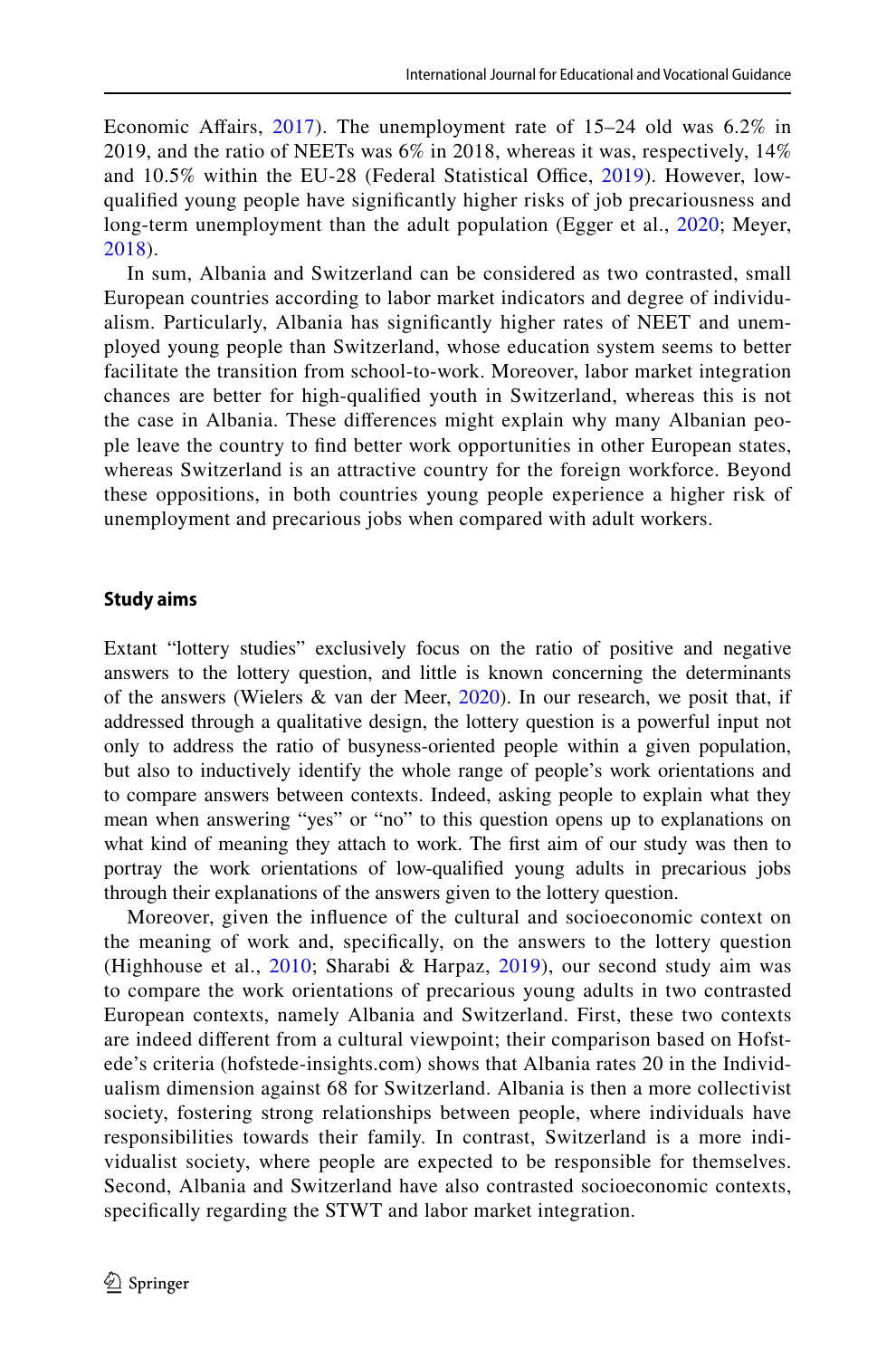## **Methods**

Based on a qualitative approach, we used semi-structured interviews to access low-qualifed young workers' subjective experience and perception of work and describe what they have in common, with the purpose of reaching the essence of this phenomenon.

### **Participants and procedure**

The sample was composed of 30 low-qualifed young workers, 15 from Albania and 15 from Switzerland. Participants were 14 women and 16 men aged from 20 to 26 years old  $(M=22,6; SD=1,9)$ , having a job that required no qualification, mainly in the felds of handling, social work, service, sales, and security (Table [1\)](#page-7-0). They all came from low to average socio-economic milieus based on their parents' employment status, occupation, and income level. Among the Albanian participants, seven were living in the capital city and eight in smaller cities or the countryside; 13 participants completed compulsory education, and all were of Albanian nationality. The participants within the Swiss sample were living in two French-speaking cities. Among them, eight participants had the Swiss nationality, half of which were binational, and seven were of foreign origin (Cameroon, Italy, Portugal, and Spain). With the exception of two participants, the majority had completed compulsory education either in Switzerland or abroad for four participants. Four participants had also completed a low-level VET program in Switzerland.

Recruitment was made on a voluntary basis and purposive sampling was used to select participants based on three inclusion criteria: being between 18 and the late 20 s; having a job requiring no qualifcations as the main source of income; and having an education level equal or lower than compulsory education or low-level VET. Face-to-face semi-structured interviews lasted from 45 min to one hour and 45 min and were carried out by the frst and second authors in Albania, and by two master students in Switzerland. Interviews were fully recorded and transcribed with the participants' consent, and pseudonyms were used to protect their identity.

### **Interview guideline**

The study was part of an international research project on work representations of low-qualifed young workers in diverse countries, carried out within *Name of the network* (reference). The interview guideline was consensually constructed by the scholars afliated to the international project. The interviews were divided in four parts, covering four main themes. The frst part explored participants' work representations with questions such as "According to you, what are the characteristics of a 'good' job?" The second part addressed their current work situation; participants were asked, for instance, to describe to what extent they were satisfed with their working hours, environment and conditions. The third part investigated their life path by asking, for example, "Can you describe your school and professional path?" The fourth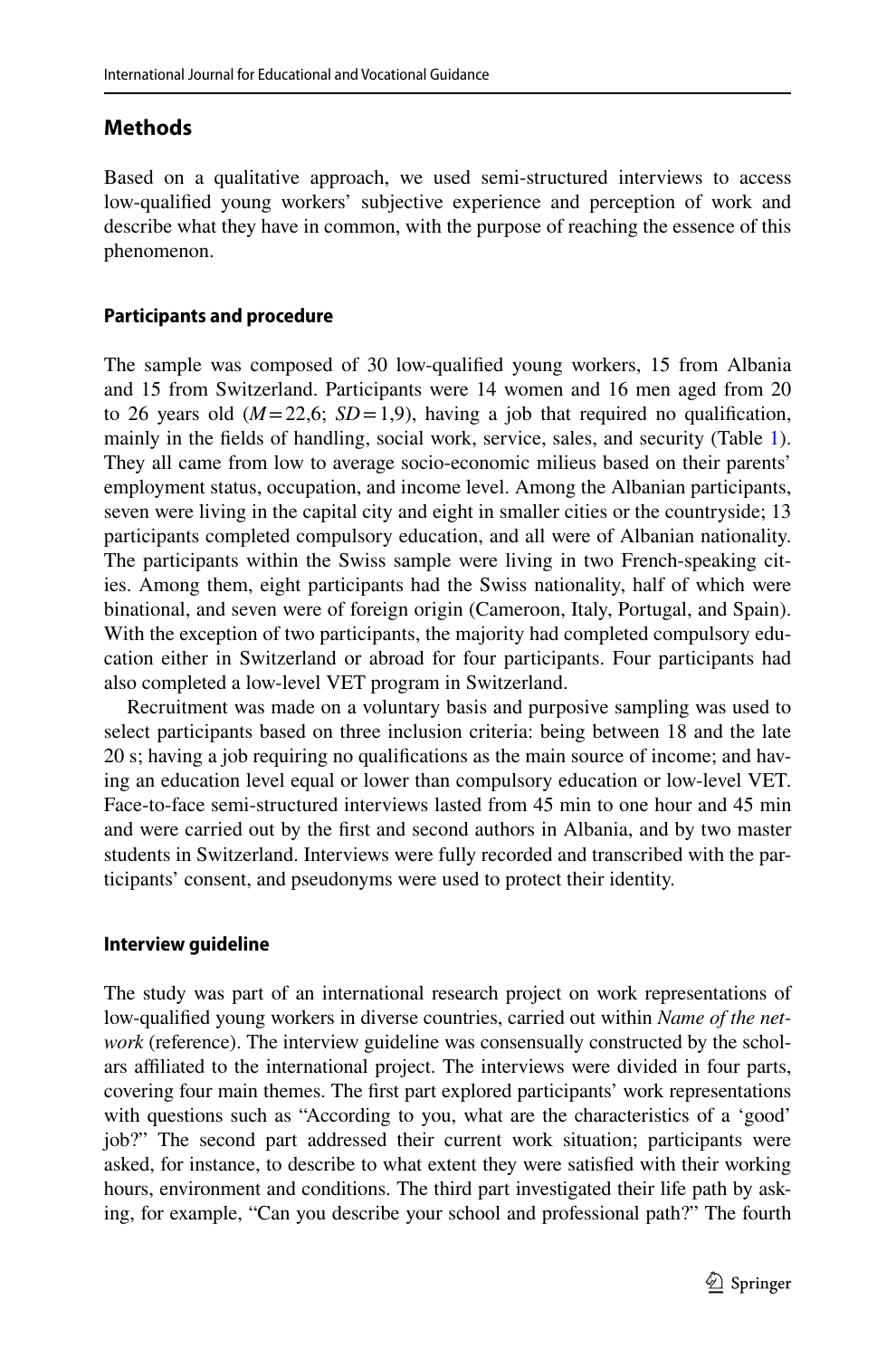<span id="page-7-0"></span>

|            |                | lable 1 Participants' characteristics |                       |                   |                                       |                                            |
|------------|----------------|---------------------------------------|-----------------------|-------------------|---------------------------------------|--------------------------------------------|
| 2 Springer | Pseudo         | Age                                   | Sex                   | Nationality       | Level of education                    | Current job                                |
|            | Pamela         | $\Omega$                              |                       | Albanian          | Compulsory education                  | Public impersonator in TV programs         |
|            | Era            |                                       |                       | Albanian          | Compulsory education                  | Saleswoman in a boutique                   |
|            | Keti           |                                       |                       | Albanian          | Compulsory education                  | Operator in a call center                  |
|            | ${\rm Ted}$    |                                       | ⋝                     | Albanian          | Compulsory education                  | Bartender                                  |
|            | Zenel          | a a a a a a a a a a a a a a a a       | ⋝                     | Albanian          | Incomplete compulsory education       | Seller, self-employed                      |
|            |                |                                       | ⋝                     | Albanian          | Compulsory education                  | Waiter                                     |
|            | Orgen<br>Vjosa |                                       | $\mathbb{L}$          | Albanian          | Compulsory education                  | Sewer in a shoe factory                    |
|            | Ana            |                                       | $\boxed{\phantom{a}}$ | Albanian          | Compulsory education                  | <b>Bartender</b>                           |
|            |                |                                       | ⋝                     | Albanian          | Compulsory education                  | Foreman                                    |
|            | Xhoi<br>Megi   |                                       | $\mathbb{L}$          | Albanian          | Compulsory education                  | Operator in a call center                  |
|            | Desi           |                                       | $\boxed{1}$           | Albanian          | Compulsory education                  | Operator in a call center                  |
|            | Muhamet        |                                       | ⋝                     | Albanian          | Compulsory education                  | Bartender                                  |
|            | Andi           |                                       | z                     | Albanian          | Compulsory education                  | Worker in a furniture company              |
|            | Zenel          |                                       | z                     | Albanian          | Incomplete compulsory education       | Logistician in company                     |
|            | Fatmir         |                                       | ≅                     | Albanian          | Compulsory education                  | Waiter and bartender                       |
|            | Claire         |                                       | $\boxed{\phantom{a}}$ | Swiss             | Incomplete compulsory education       | Saleswoman in a bakery                     |
|            | Maria          |                                       |                       | Portuguese        | Compulsory education<br>(in Portugal) | Laundrywoman                               |
|            | Lara           | $\overline{a}$                        | ĹL,                   | Swiss and Italian | Compulsory education                  | Kiosk seller                               |
|            | Marc           | $\overline{\Omega}$                   | ≅                     | Swiss             | Incomplete compulsory education       | Cook assistant                             |
|            | Damien         | ៑                                     | ⋝                     | Swiss             | Compulsory education                  | Printing house worker;<br>security officer |
|            | Célia          |                                       | L.                    | Swiss             | Low-level VET                         | Nanny                                      |
|            | Andrea         |                                       | $\mathbf{L}$          | Portuguese        | Low-level VET                         | Nursery assistant                          |
|            | Julio          | ដ ដ ដ ដ                               | ≅                     | Spanish           | Compulsory education                  | Community center monitor                   |
|            | Hugo           |                                       | ≅                     | Swiss and Spanish | Compulsory education                  | Security officer                           |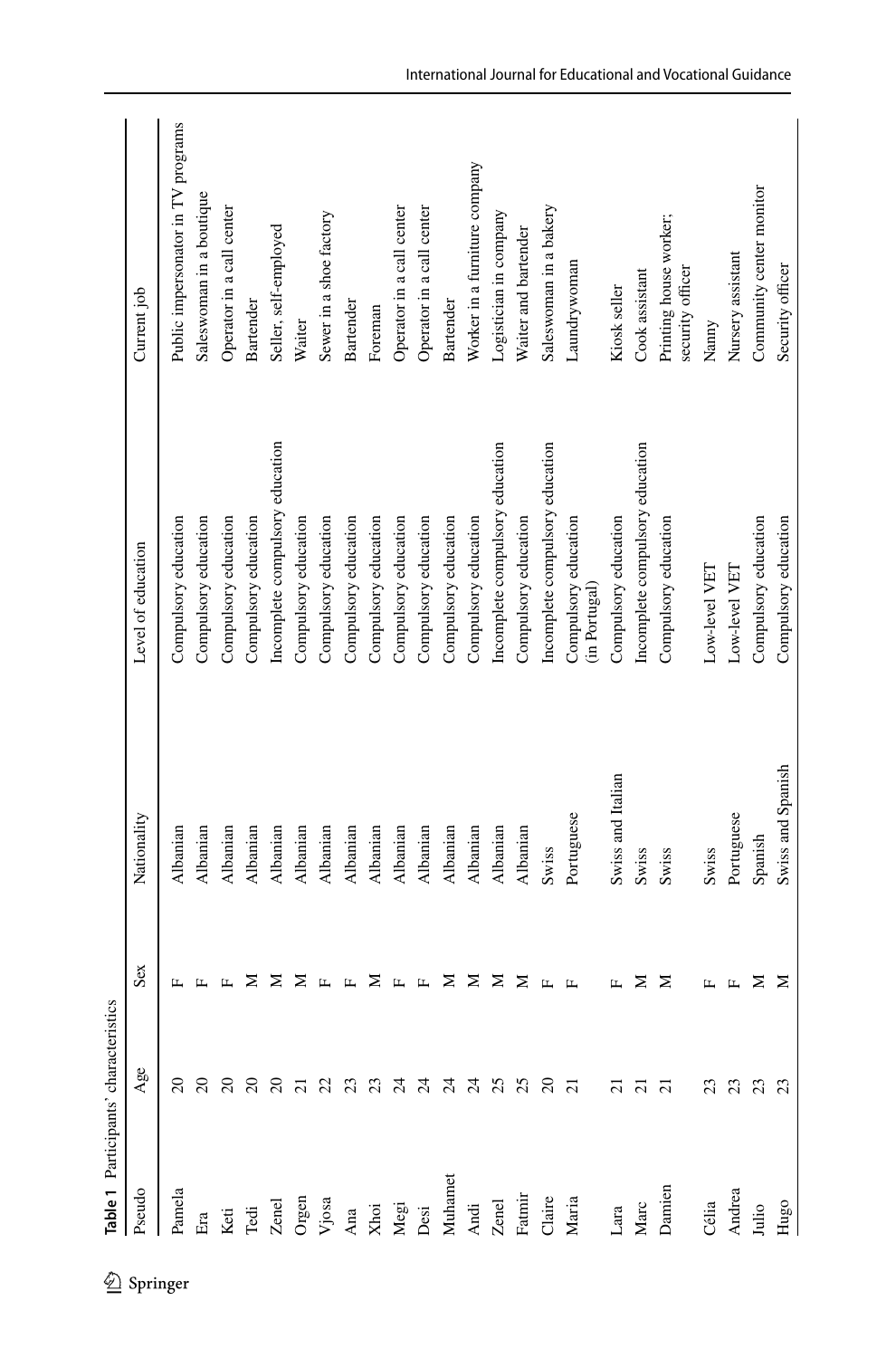| able 1 (continued) |                 |     |                      |                                       |                                             |
|--------------------|-----------------|-----|----------------------|---------------------------------------|---------------------------------------------|
|                    |                 | Sex | Nationality          | Level of education                    | Current job                                 |
|                    |                 |     | Swiss and Italian    | Compulsory education                  | Construction worker                         |
| ouis               | $\frac{4}{3}$   |     | Cameroonian          | Low-level VET                         | <b>Builder</b>                              |
| undré              | $\overline{24}$ |     | Portuguese           | Compulsory education<br>(in Portugal) | Mechanic                                    |
| Jiulia             | 25              |     | Italian              | Low-level VET<br>(in Italy)           | Watchwoman in a hotel;<br>waitress in a bar |
| Sofia              | 26              |     | Swiss and Portuguese | Compulsory education                  | Animator in an extracurricular center       |
|                    | 26              |     | Spanish              | Compulsory education<br>(in Spain)    | Mover                                       |
|                    |                 |     |                      |                                       |                                             |

*M* male, *F* female *F* female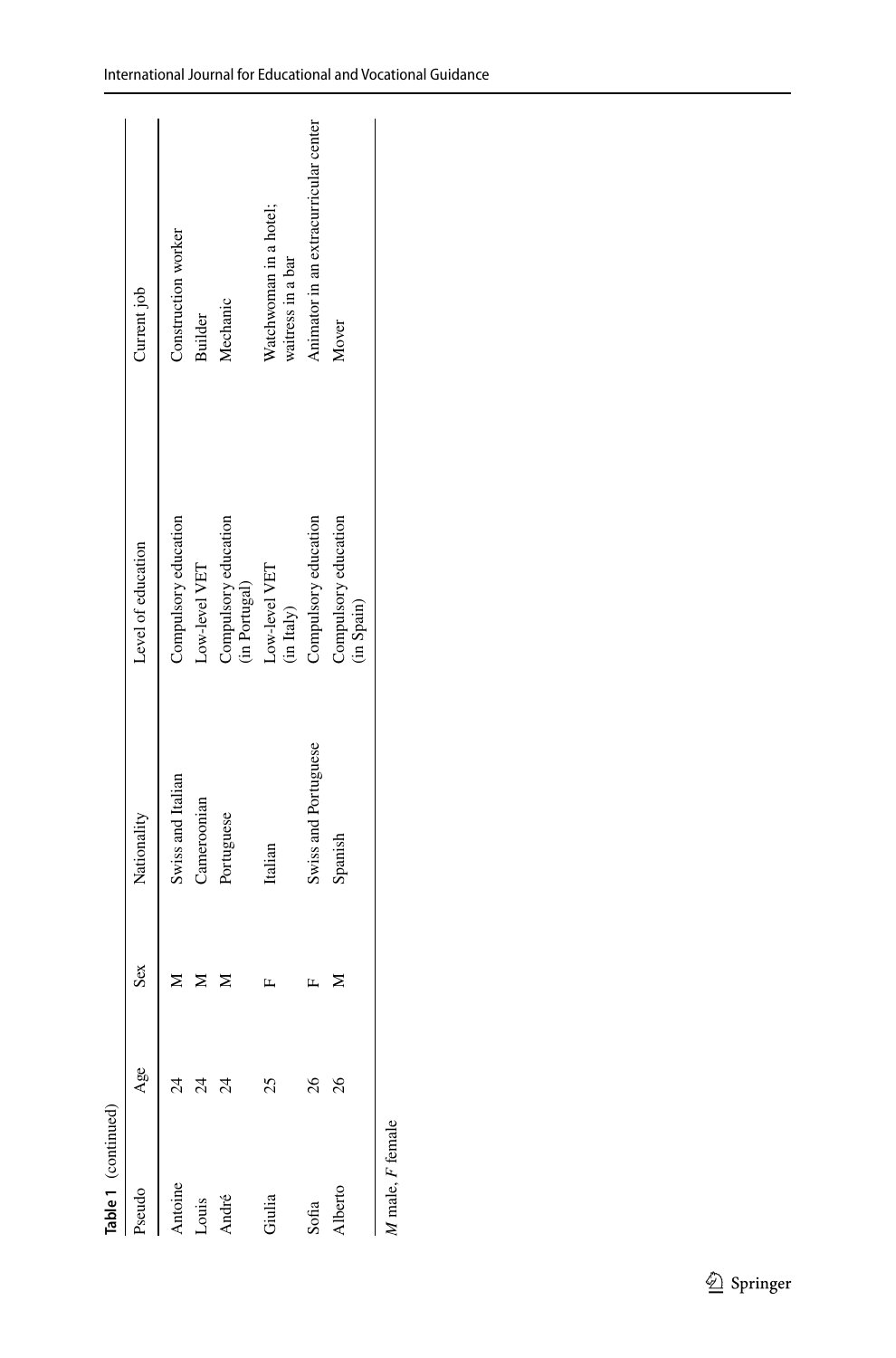part covered participants' identity and future plans, with questions like "What kind of person would you like to become in the future?" (for more details, see Masdonati et al., [2020\)](#page-16-15). Our study focused on the second part of the interview and, more specifcally, on the answers given to the so-called lottery question—i.e., "If you win the lottery, would you keep working?" Based on their answer, they were asked the reasons why they would/would not continue working after hypothetically winning the lottery. Follow-up questions were asked to go deeper into their explanation.

## **Analysis**

Analyses were carried out following the thematic analysis procedure (Braun & Clarke, [2006](#page-16-16)). The research team was composed of six researchers: three researchers from an Albanian university; one professor and two PhD students from a Swiss university. The Swiss team frst carried out the analysis on the Swiss data following Braun and Clarke's frst fve stages of thematic analysis: familiarizing with the data, generating initial codes, searching for themes, reviewing potential themes, and defning and naming theme in a codebook. The Albanian team then applied the resulting codebook to the Albanian data. Finally, the two sets of data were put together to compare results from both countries and produce the report, which corresponds to the sixth and fnal stage of thematic analysis. Analyses were also informed by the consensual qualitative research recommendations (CQR; Hill et al., 2005) in order to ensure that results refect the research team members understanding. In line with CQR, before and during the analysis procedure regular online team meetings were thus organized to coordinate and adjust the procedure.

# **Results**

The presentation of the results is organized in three parts. First, we address the yes/ no answers to the lottery question, namely the proportion of people who would continue working even if they won the lottery, and the conditions under which they would possibly continue working. Second, we present their explanation of these answers, namely the reasons why they would continue working or not. Third, diferences and similarities between the answers and explanations of Albanian and Swiss participants are addressed. Table [2](#page-10-0) presents an overview of the categories and frequencies emerged from our analyses.

## **Would you still work?**

Twenty percent of the total sample in both countries  $(n=4)$  stated that they would stop working if winning the lottery, whereas the others would continue working. The participants who would stop working answered that they would have enough money to avoid the constraints of the working life, such as having to obey orders and rules or experiencing stressful situations. Pamela (20 y.o., Albania) told us: "No, I would enjoy my life and I would spend my money. I would go very often on vacation and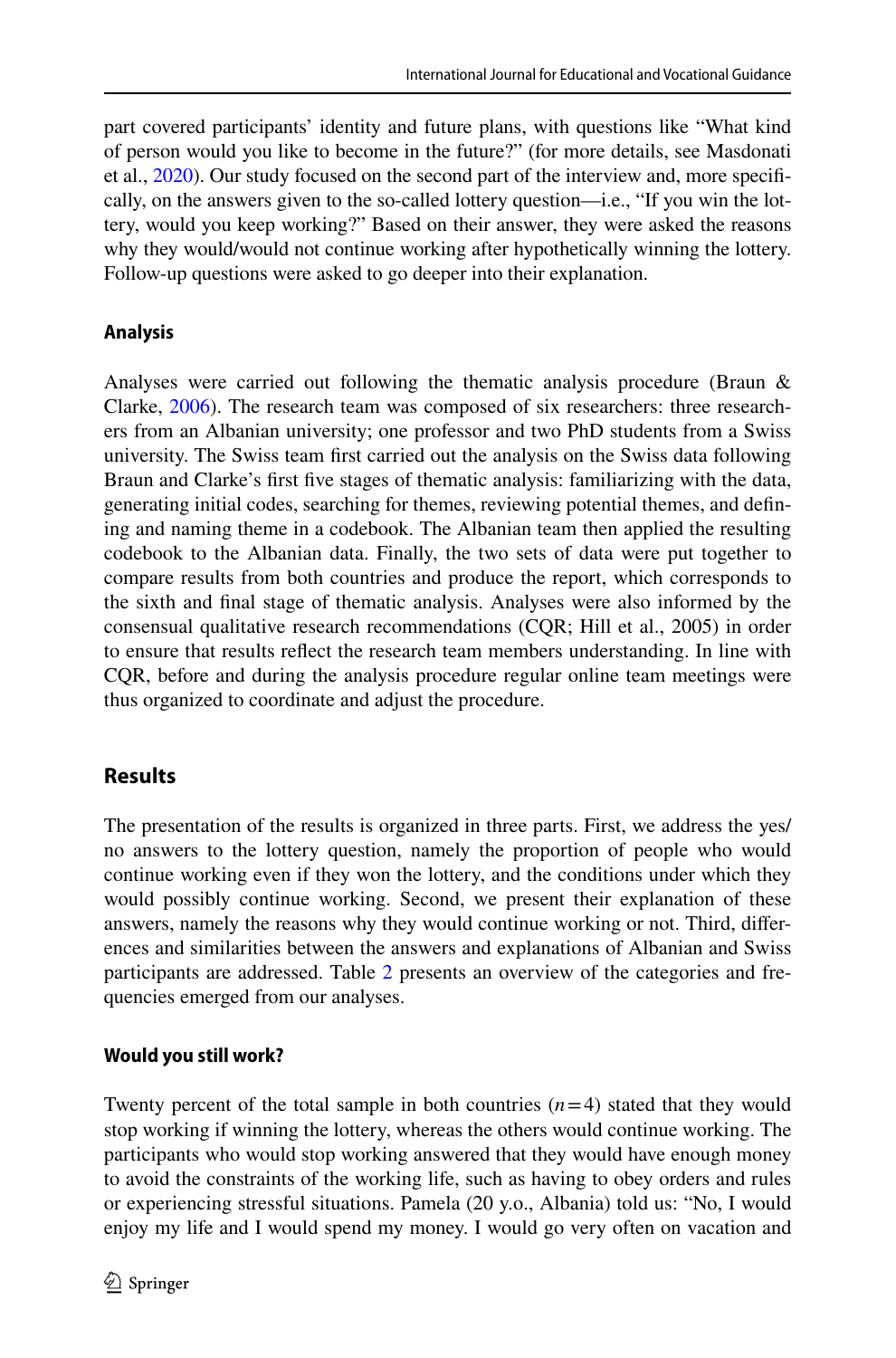<span id="page-10-0"></span>

| <b>Table 2</b> Categories covering the<br>answers to the lottery question | Categories                     | Albania | Switzerland | Total |
|---------------------------------------------------------------------------|--------------------------------|---------|-------------|-------|
|                                                                           | Would you still work?          |         |             |       |
|                                                                           | N <sub>0</sub>                 | 2       | 2           | 4     |
|                                                                           | Yes                            | 13      | 13          | 26    |
|                                                                           | Change contents                | 13      | 9           | 22    |
|                                                                           | Gain autonomy                  | 13      | 5           | 18    |
|                                                                           | Change rhythms                 | 9       | 4           | 13    |
|                                                                           | Reasons for continuing working |         |             |       |
|                                                                           | Being busy                     | 12      | 11          | 23    |
|                                                                           | Feeding a passion              | 8       | 4           | 12    |
|                                                                           | Feeling useful                 | 2       | 3           | 5     |
|                                                                           | Growing                        | 3       | 2           | 5     |

go out for nightlife. Work is a stressful process for me, a physical and psychological burden." This was also the case of Alberto (26 y.o., Switzerland) whose plan would be to buy and rent houses so he would not have to obey and take orders from anyone.

The other 26 participants would continue working even if they won the lottery. However, they all reported that they would change their current situation, their answers to the lottery question being "yes, but…" Both in Albania and Switzerland, these changes covered three features: work contents, autonomy, and rhythms.

### **Change contents**

Among participants who would continue working, around two-thirds would modify the contents of their job and focus exclusively on activities that they enjoy doing, or that are more prestigious and socially valued. Their fnancial situation being secured, they could prioritize their emotional and social satisfaction at work. To achieve that goal, some of them would also consider going back to school. For example, Keti (20 y.o., Albania) said: "If I win the lottery, I would start high school again to increase my average so that I can access university and study to become an Italian language teacher." In Switzerland, Sofa, who currently has two jobs, would continue to work in the one she likes and drop the other one.

#### **Gain autonomy**

Half of the sample would also like to have more autonomy at work, for example by becoming independent and having his/her own business. For them, more autonomy would lead to greater self-confdence, awareness of one's own value, skills and ideas beyond the opinions of others. This was the case for Orgen (21 y.o., Albania) who explained that he would opt for opening his own bar, and André (24, Switzerland), who would run his own mechanic's business.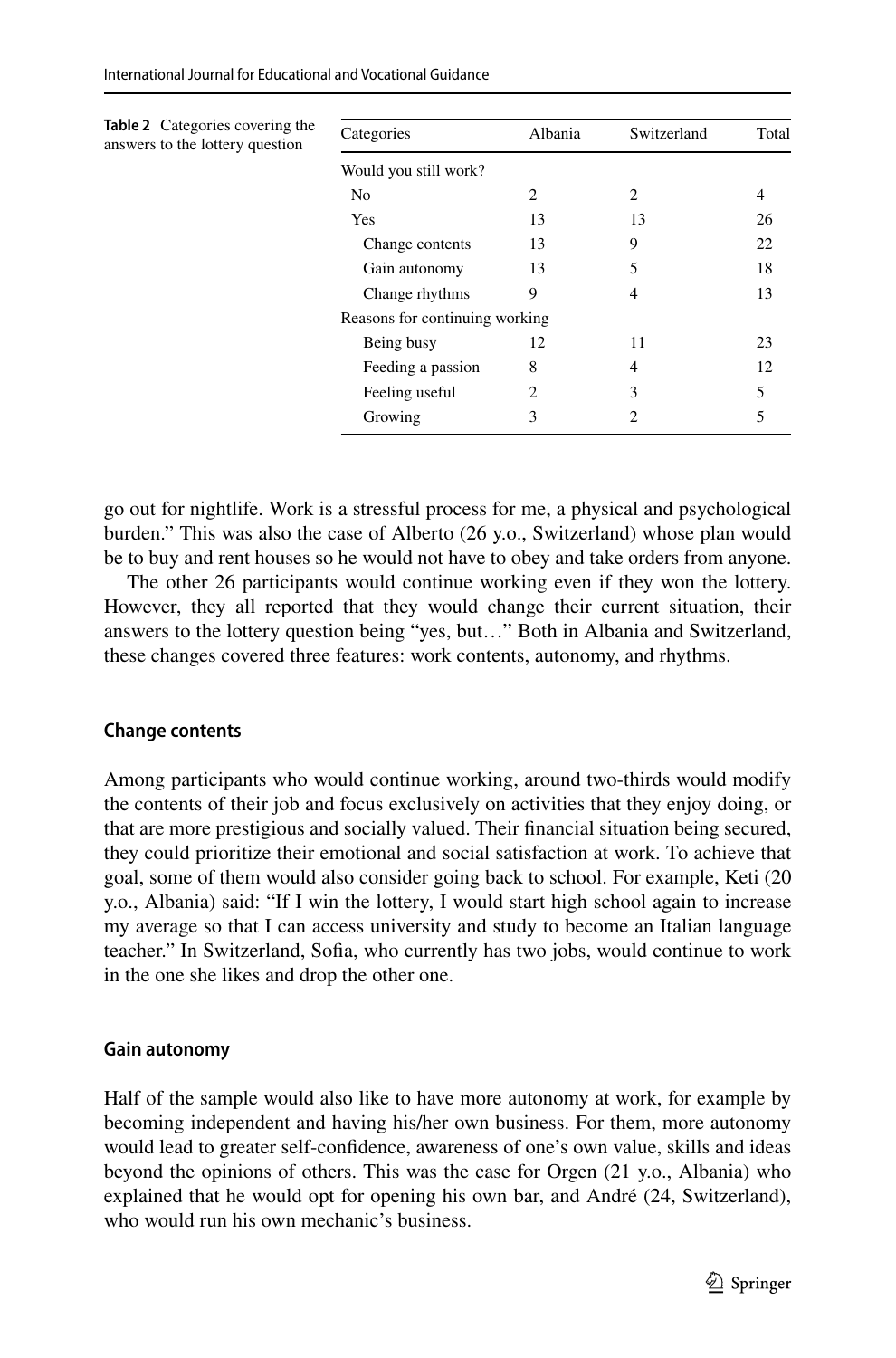## **Change rhythms**

Six participants indicated that they would change the work rhythms: They would work fewer hours in order to have more free time and fun, a better work-life balance, and less exhausting working days. For example, Tedi (20 y.o, Albania) stated: "If I won the lottery I would work four or six hours a day, not like now that I have to work more than 10 h a day". In the Swiss context, Louis (24 y.o) said, "For the balance of my life I could put myself at 50% [working part-time] somewhere and do something I really like, continue to work, continue to take care of myself, for my well-being."

## **Reasons for continuing working**

Participants who would continue working despite winning the lottery were asked to explain why they would do that. We identifed four types of reasons for continuing to work: being busy, feeding a passion, feeling useful, and growing.

## **Being busy**

The most frequent reason for continuing working was the importance for participants of being busy and avoiding idleness. Tedi (20 y.o., Albania) explained: "Yes, it's better working than being unemployed, […] it's worthy. Work helps me to live better. Time passes quickly and happily. Work helps me to have emotional and physical balance." This was also the case of Claire (20 y.o., Switzerland): "Even if I had money, a job it's a routine […] because staying at home all the time, personally, I couldn't"

### **Feeding a passion**

For some participants, working is also an opportunity to live a vocation, do things that they consider important, meaningful, or simply enjoyable. For example, Fatmir (25 y.o., Albania) stated: "Of course, I would continue to work. I would continue to work to develop my desires and passions." In Switzerland, Célia (23 y.o) added: "My goal, even if I win the lottery, would be to continue to work with people, because I love what I do."

## **Feeling useful**

Other young people would continue working because work enables them to feel useful and contribute to the general well-being of others, such as family members. Zenel (25 y.o., Albania), answered the following: "Even if I won the lottery I would still work. I cannot stay without working because I need to take care of my family."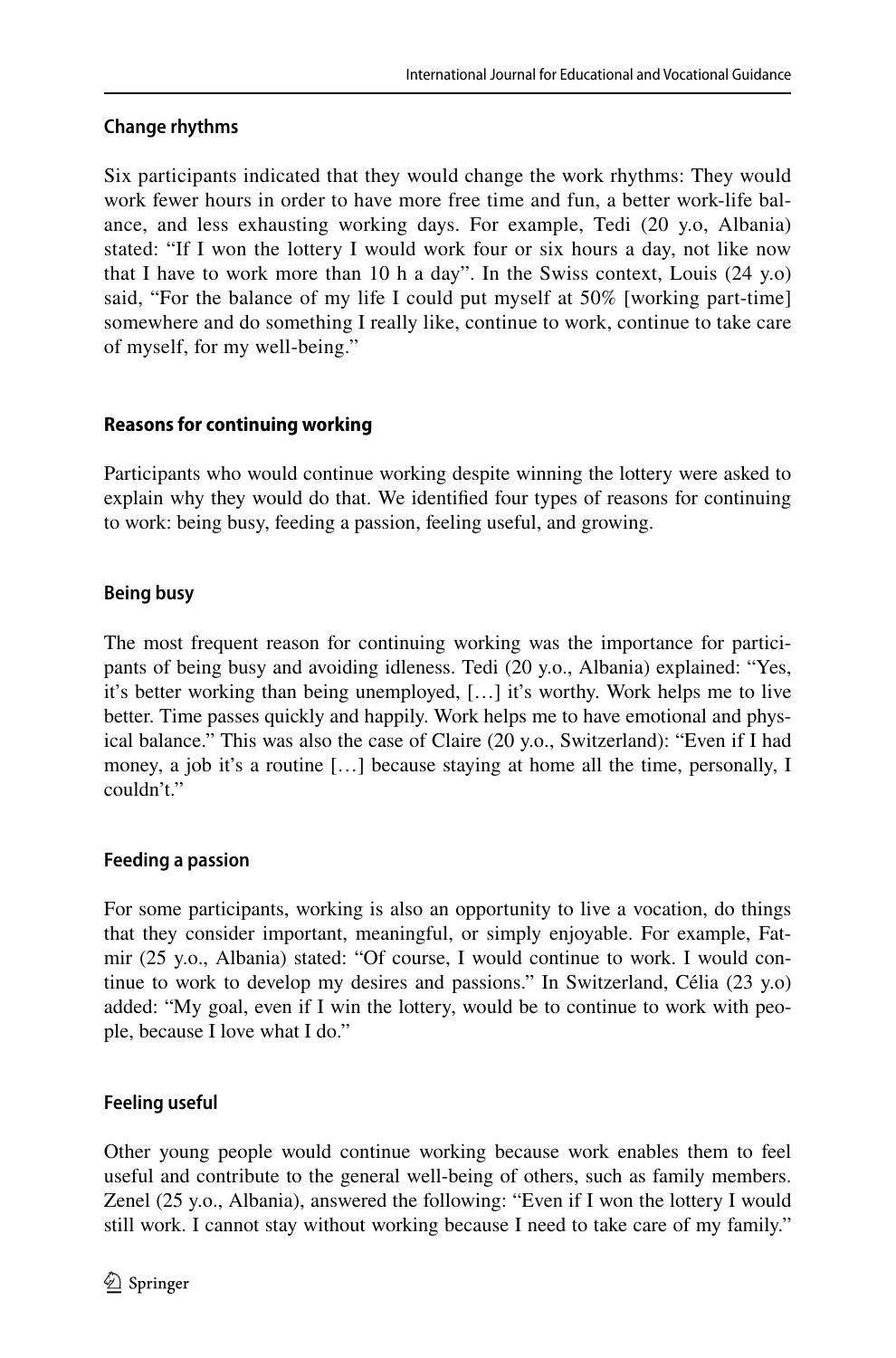For her part, Lara (21 y.o., Switzerland) explained that she would set up a lowbudget real estate management, so that it could be accessible to everyone.

## **Growing**

The last type of reason explaining why young people would continue working despite winning the lottery is the fact that work allows growth and personal development. In this sense, Era (20 y.o., Albania) considered that,

One cannot work just because of money: you have to work also for yourself and to grow through work, as well as to know other people. Working has a lot of benefts, you have the chance to learn a lot, to meet more trained people and learn from them.

In the Swiss sample, Julio (23 y.o.) explained that his goal was to become an educator; he explained: "You follow someone from A to Z. Your goal is, in inverted commas, to reintegrate him into social life. […] It's a really good job."

## **Work orientations in context**

Participants in Albania and Switzerland answered the lottery question in a similar way, albeit also covering some minor diferences.

### **Similarities between Albania and Switzerland**

Both in Albania and Switzerland, when asked what they would do if they won the lottery, most participants would continue working. Additionally, young people from the two contexts would yet change some aspects of their job, and converge concerning the aspiration to focus on more interesting and meaningful work contents. Also, young people in both countries aspired to have more autonomy and to somehow reduce the pace of their working lives. Finally, Albanian and Swiss participants converge concerning the reasons why they would continue working despite winning the lottery, given that we did not found any category of reasons that was specifc to one country.

### **Diferences between Albania and Switzerland**

Beyond these general similarities between the two groups, we identifed some possible diferences when comparing frequencies and exploring more in depth the changes that participants would make in their job and the reasons why they would continue working. First, the aspiration to changes in their jobs were more popular among Albanian participants. Most of them would indeed become independent, work fewer hours, or focus on targeted job contents, which was less often the case for participants from Switzerland. Particularly, the search for more autonomy seems to specifcally concern youth in Albania. Second, most Albanian youth who would change their working sector reported that they would do that for health issues, as the job they were doing was hard and source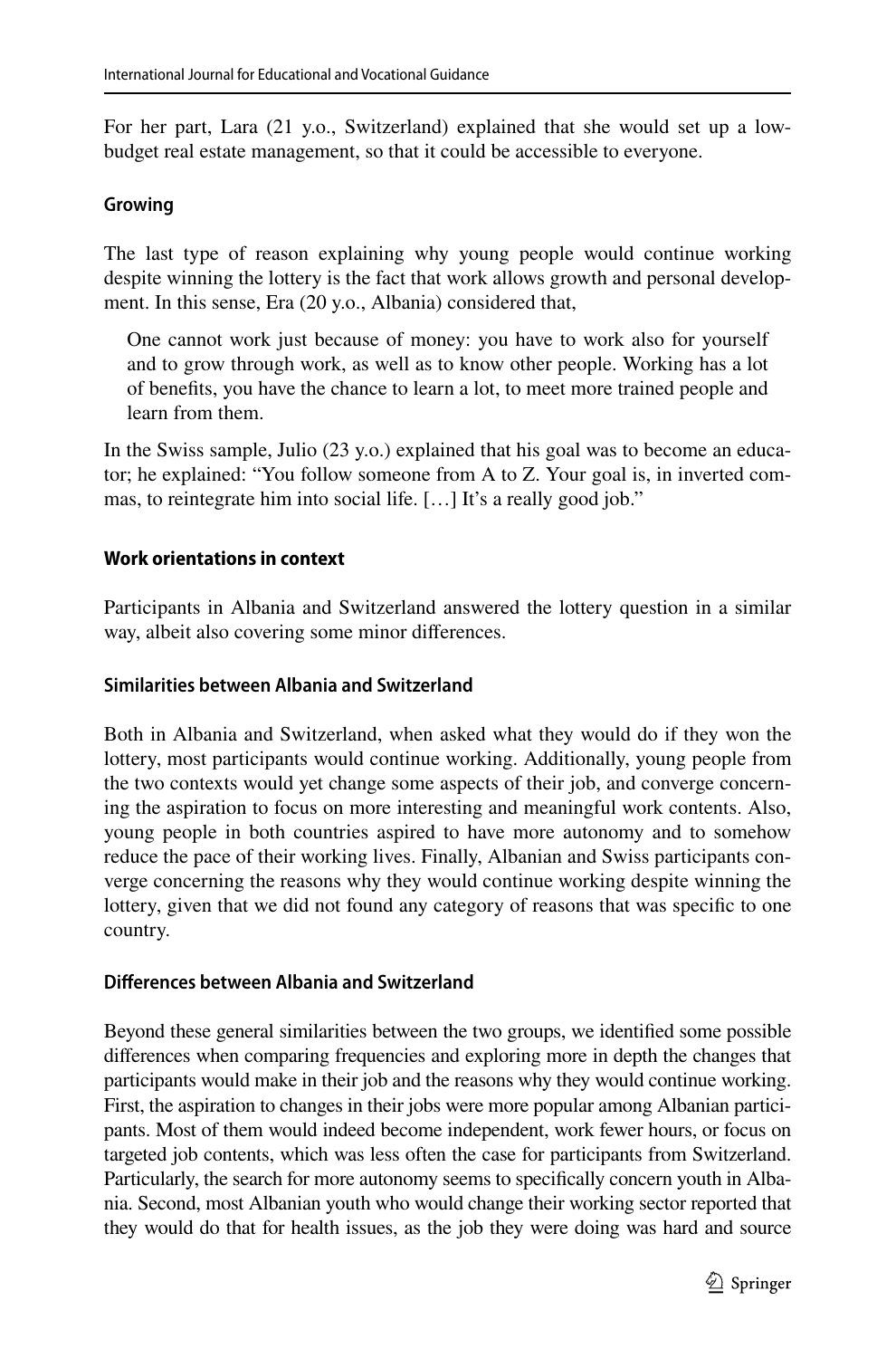of health issues. Yet, health issues were only mentioned by one interviewee from the Swiss sample. Third, within the category "Change in Rhythms" we noticed that, after winning the lottery, many Albanian youth would opt for a period of rest, as their current job is exhausting. In contrast, youth from Switzerland would simply like to have fun for a few months before resuming working or studying. Fourth, among the fve participants saying that they would continue working because they need to feel useful through work, only Albanian youth specifcally mentioned family responsibilities, expectations, or obligations.

# **Discussion**

This study focused on the work orientations of low-qualifed young workers within two contrasted socioeconomic contexts: Albania and Switzerland. Results showed that most participants from both countries would continue to work even if they won the lottery, but under some conditions. These conditions were stronger for Albanian interviewees, possibly because they are in a more challenging labor market as compared to participants from Switzerland. In the following sections, we address the types of work orientations, current work importance, and contextual infuences, as well as the study limits and future perspectives. Finally, we will share implications for career counseling.

## **Towards fve types of work orientations**

The reasons mentioned by participants to explain why they would continue working even if they won the lottery can be associated to the types of work orientations addressed in the literature (Willner et al., [2020](#page-18-2); Wrzesniewski et al., [1997\)](#page-18-5). What we named in our analyses *Being busy* corresponds then with the "busyness" work orientation; *Feeding a passion* is close to the "calling" orientation; *Feeling useful* matches the "social embeddedness" orientation; *Growing* has similarities with the "career" orientation; and participants who would stop working can be considered as "job"-oriented. Thus, our results tend to support the five-type model of work orientations suggested by Willner et al. [\(2020](#page-18-2)) and Lipshits-Braziler et al. [\(2020\)](#page-17-10). Specifcally, our fndings confrm the salience of the busyness orientation to work, an orientation that was not addressed in the frst job/career/calling typology by Wrzesniewski et al. [\(1997\)](#page-18-5). Being busy was indeed the most frequently mentioned reason for continuing working, participants maintaining that work keeps them occupied and provides them with structure and rhythm in life. This result seems to corroborate that work in general is a major context for people and occupies a psychological space in their lives, regardless of its contents and the job characteristics (Blustein et al., [2017](#page-16-1), [2019](#page-16-2)).

## **Conditions for work commitment**

The fact that most participants would continue to work despite experiencing poor working conditions might support Highhouse et al. ([2010\)](#page-17-5) findings stressing that young people tend to answer more positively to the lottery question than older ones.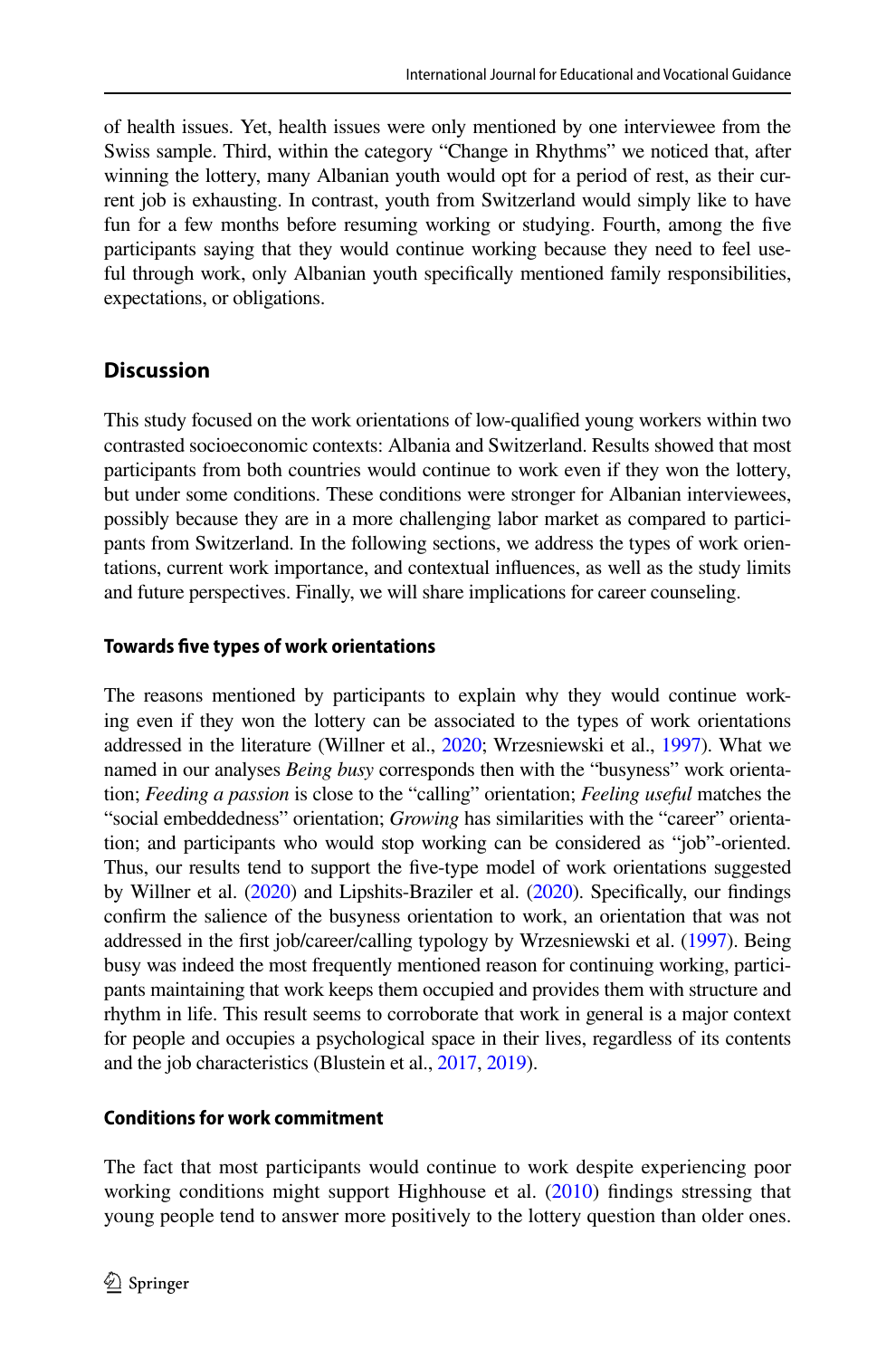However, our results also suggest the existence of a gap between young adults' representations of work in general and their concrete current job experiences (Cohen-Scali et al., [2020\)](#page-16-4). For most participants, work as a life sphere seems to have a considerable importance in their life, although their current job is hard and unsatisfying. This could explain why, if they won the lottery, they would continue working provided modifying many facets of their current job: they would redirect the contents of their job (i.e., focusing exclusively on socially valued, prestigious activities or the ones they enjoy doing), search for more autonomy (i.e., becoming independent and having their own business), and decelerate the rhythms of work (i.e., work fewer hours and have a better work-life balance). Thus, work in general and as a life sphere seems meaningful to them (Rosso et al., [2010](#page-17-8)), but not the job they are currently doing. Indirectly, these fndings also provide insights on the characteristics of a meaningful work from young adults' perspective. These characteristics—i.e., interesting contents, autonomy, and decent work rhythms—are close to the key determinants of work commitment stressed by Wielers and Meer [\(2020](#page-18-4)), namely development opportunities, autonomy, and job security.

### **Contextual infuences on work orientations**

We identifed four possible diferences between the two compared countries. In contrast to participants from Switzerland, Albanian young workers would more frequently change some aspects of their jobs, seemed to encounter more health issues at their workplace, would opt for a period of rest as their job was exhausting, and mentioned that family obligations would encourage them to continue working. The two contrasted working contexts may account for these diferences, rather than distinct work orientations. The more precarious Albanian labor market, involving more exhausting and insecure working conditions, might indeed explain why Albanian participants gave more "Yes, but…" answers to the lottery question. Moreover, these diferences might reveal distinct cultural contexts regarding the responsibilities towards family, which are higher in more collectivist society such as Albania (Hofstede, [2020](#page-17-20)).

### **Limits and future perspectives**

A frst limitation of our study concerns the comparability of the two samples, given that the Albanian sample was composed both of rural and urban participants, whereas there was no distinction within the Swiss sample. The analysis strategy also implied some possible biases, given that the codebook was conceived by the Swiss research team and then submitted to Albanian team. This procedure might have steered the analyses of the Albanian data. Moreover, we acknowledge that, based on the lottery question, our study focused on young workers' representations of work and not on what they would actually do if they won the lottery. Additionally, purposive sampling reduces the transferability of the results, as some profles of young adults may have been overlooked. Thus, similarities and diferences between the two countries are hypothetical and should be interpreted carefully. We also lack precise information on participants' socioeconomic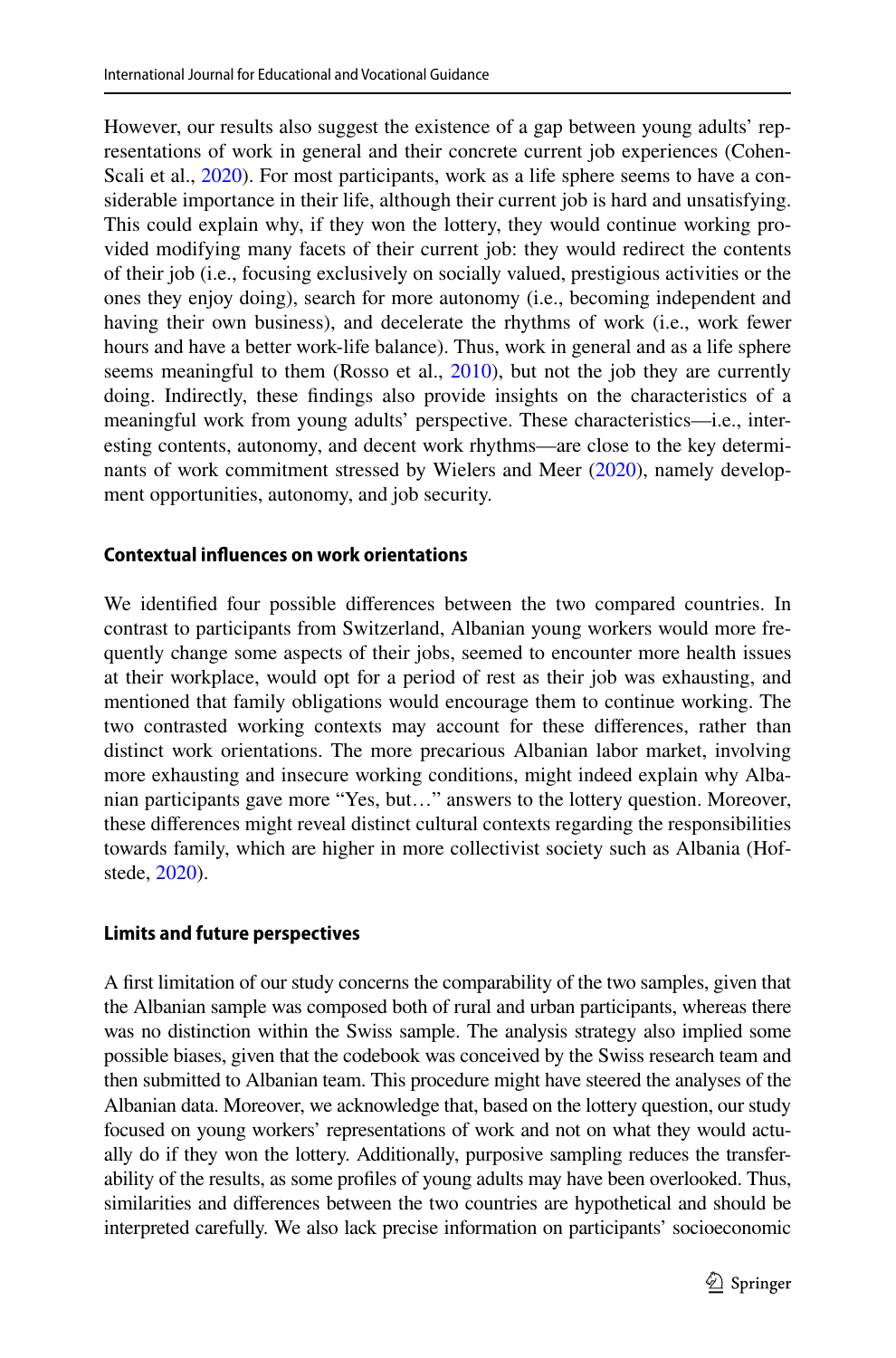profle, as well as the type of working contracts. Future research could broaden the sample of both countries to include more diverse profles of young adults and collect more precise information on their working situation. Moreover, research teams might independently produce their own codebooks and compare them to fnd consensus. A comparison of our results with data from other countries that difer from Albania and Switzerland according to cultural and labor market indicators is also recommended. Finally, qualitative longitudinal studies could provide insights on the potential evolution on young adults' work orientations.

## **Implications for career counseling**

A frst implications of our study is the importance of investigating counselees' work orientation during the counseling process, in order to take it into account when exploring future plans. The lottery question can also be used not only for research purposes, but also as an intervention input to investigate counselees' representations of work and what makes it meaningful for them specifcally. More generally, considering the crucial role of the STWT for the construction of young people's meaning of working (Masdonati & Fournier, [2015\)](#page-16-5), interventions should promote decent and dignifed work (i.e., involving fair pay, autonomy, and adequate workload) and help young people to stay active and critical when entering the labor market (Blustein et al., [2019](#page-16-2); Kenny et al., [2019](#page-17-2)).

# **Conclusion**

Most of low-qualifed young workers participating in this study would continue working even if they won the lottery, but under certain conditions. The reasons why they would continue to work can be summarized in four main categories, namely being busy, feeding a passion, feeling useful, and growing. Both Albanians and Swiss young workers wanted more autonomy and slow down the pace of their working lives, with Albanian participants evoking more drastic changes and the need to take on family responsibilities. Overall, this study stresses the importance of taking into account the variety of people's possible work orientations when trying to understand young adults work experiences and subjective meaning of work. They also indicate that current work situations of low-qualifed young adults often difer from what they actually expect from work, which might contribute to jeopardize their experience of the labor market integration and subsequent career paths.

**Acknowledgements** We acknowledge the valuable collaboration of Nadia Ferreira Coelho, Stéphanie Dinis Teixeira, and Robin Zufferey for data collection and analyses.

**Funding** Open Access funding provided by Université de Lausanne.

**Open Access** This article is licensed under a Creative Commons Attribution 4.0 International License, which permits use, sharing, adaptation, distribution and reproduction in any medium or format, as long as you give appropriate credit to the original author(s) and the source, provide a link to the Creative Commons licence, and indicate if changes were made. The images or other third party material in this article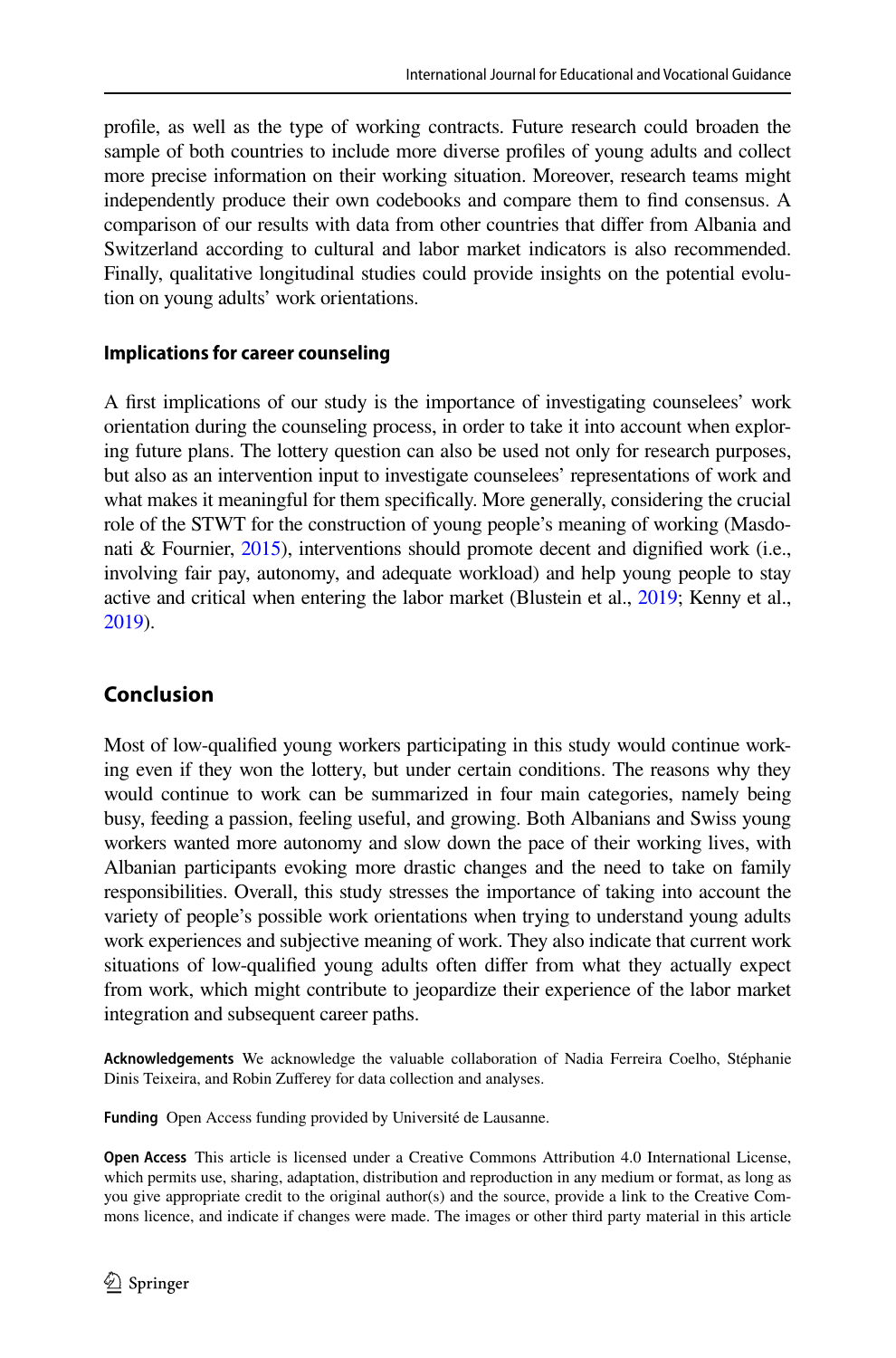are included in the article's Creative Commons licence, unless indicated otherwise in a credit line to the material. If material is not included in the article's Creative Commons licence and your intended use is not permitted by statutory regulation or exceeds the permitted use, you will need to obtain permission directly from the copyright holder. To view a copy of this licence, visit [http://creativecommons.org/licen](http://creativecommons.org/licenses/by/4.0/) [ses/by/4.0/](http://creativecommons.org/licenses/by/4.0/).

## **References**

- <span id="page-16-9"></span>Arvey, R. D., Harpaz, I., & Liao, H. (2004). Work centrality and post-award work behavior of lottery winners. *The Journal of Psychology, 138*, 404–420.<https://doi.org/10.3200/JRLP.138.5.404-420>
- <span id="page-16-5"></span>Masdonati, J., & Fournier, G. (2015). Life design, young adults, and the school-to-work transition. In L. Nota & J. Rossier (Eds.), *Handbook of life design: From practice to theory and from theory to practice* (pp. 117–133). Hogrefe Publishing
- <span id="page-16-15"></span>Masdonati, J., Fedrigo, L., & Zuferey, R. (2020). Emerging job precariousness: Work experiences and expectations of low-qualifed young workers in Switzerland. *Emerging Adulthood*. [https://doi.org/](https://doi.org/10.1177/2167696820933730) [10.1177/2167696820933730](https://doi.org/10.1177/2167696820933730)
- <span id="page-16-6"></span>Masdonati, J., Massoudi, K., Blustein, D. L., & Dufy, R. D. (2021). Moving toward decent work: Application of the psychology of working theory to the school-to-work transition. *Journal of Career Development*.<https://doi.org/10.1177/0894845321991681>
- <span id="page-16-1"></span>Blustein, D. L., Masdonati, J., & Rossier, J. (2017). Psychology and the International Labor Organization: The role of psychology in the Decent Work Agenda. International Labor Organization (ILO). Retrieved from [http://www.ilo.org/global/research/publications/WCMS\\_561013/lang--en/index.htm](http://www.ilo.org/global/research/publications/WCMS_561013/lang--en/index.htm)
- <span id="page-16-2"></span>Blustein, D. L., Kenny, M., Di Fabio, A., & Guichard, J. (2019). Expanding the impact of the psychology of working: Engaging psychology in the struggle for decent work and human rights. *Journal of Career Assessment, 27*, 3–28. <https://doi.org/10.1177/1069072718774002>
- <span id="page-16-16"></span>Braun, V., & Clarke, V. (2006). Using thematic analysis in psychology. *Qualitative Research in Psychology*, *3*, 77–101. <https://doi.org/10.1191/1478088706qp063oa>
- <span id="page-16-10"></span>Cernaj, E. (2019). Unemployment in Albanian society as one of the difficult and persistent challenges faced by Albanian citizens, especially young people. *Beder University Journal of Educational Sciences, 20*(1), 46–57.
- <span id="page-16-4"></span>Cohen-Scali, V., Masdonati, J., Disquay-Perrot, S., Ribeiro, M. A., Vilhjálmsdóttir, G., Zein, R., Kaplan-Bucciarelli, J., Moumoula, I., Aisenson, G., & Rossier, J. (2020). *Emerging adults' representations of work: A qualitative research in seven countries*. Advance online publication. [https://doi.org/10.](https://doi.org/10.1177/2167696820963598) [1177/2167696820963598](https://doi.org/10.1177/2167696820963598)
- <span id="page-16-8"></span>Danziger, S., & Ratner, D. (2010). Labor market outcomes and the transition to adulthood. *The Future of Children, 20*, 133–158.<https://doi.org/10.1353/foc.0.0041>
- <span id="page-16-11"></span>de Bruijn, B., Filipi, G., Nesturi, M., & Galanxhi, E. (2015). *Youth in Albania: Challenges in changing times*. INSTAT.
- <span id="page-16-7"></span>Egdell, V., & Beck, V. (2020). *A capability approach to understand the scarring efects of unemployment and job insecurity: Developing the research Agenda*. Advance online publication. [https://doi.org/10.](https://doi.org/10.1177/0950017020909042) [1177/0950017020909042](https://doi.org/10.1177/0950017020909042)
- <span id="page-16-14"></span>Egger, M., Mattmann, M., & Marti, M. (2020). Chômage de longue durée: quels sont les facteurs de risque? [Long-term unemployment: What are the risk factors?]. *La Vie Economique, 3*, 16–19.
- <span id="page-16-12"></span>Federal Statistical Office. (2018). 90.9% des jeunes avec un titre du degré secondaire II jusqu'à l'âge de *25 ans* [90.9% of young people with a title from the secondary degree II until the age of 25 years old]. Neuchâtel, Switzerland: Federal Statistical Office. Retrieved from [https://www.bfs.admin.ch/](https://www.bfs.admin.ch/bfs/fr/home/actualites/quoi-de-neuf.assetdetail.4282071.html) [bfs/fr/home/actualites/quoi-de-neuf.assetdetail.4282071.html](https://www.bfs.admin.ch/bfs/fr/home/actualites/quoi-de-neuf.assetdetail.4282071.html)
- <span id="page-16-13"></span>Federal Statistical Office. (2019). *Indicateur de la législature: Taux de chômage des jeunes* [Indicator for the legislature: Youth unemployment rate]. Neuchâtel, Switzerland: Federal Statistical Office. Retrieved from [https://www.bfs.admin.ch/bfs/fr/home/statistiques/themes-transversaux/monitoring](https://www.bfs.admin.ch/bfs/fr/home/statistiques/themes-transversaux/monitoring-programme-legislature/tous-les-indicateurs/ligne-directrice-1-prosperite/taux-chomage-jeunes.html)[programme-legislature/tous-les-indicateurs/ligne-directrice-1-prosperite/taux-chomage-jeunes.html](https://www.bfs.admin.ch/bfs/fr/home/statistiques/themes-transversaux/monitoring-programme-legislature/tous-les-indicateurs/ligne-directrice-1-prosperite/taux-chomage-jeunes.html)
- <span id="page-16-0"></span>Fouad, N. A., & Bynner, J. (2008). Work transitions. *American Psychologist, 63*, 241–251. [https://doi.](https://doi.org/10.1037/0003-066X.63.4.241) [org/10.1037/0003-066X.63.4.241](https://doi.org/10.1037/0003-066X.63.4.241)
- <span id="page-16-3"></span>Fournier, G., Lachance, L., Viviers, S., Lahrizi, I. Z., Goyer, L., & Masdonati, J. (2020). Development and initial validation of a multidimensional questionnaire on the relationship to work (RWQ).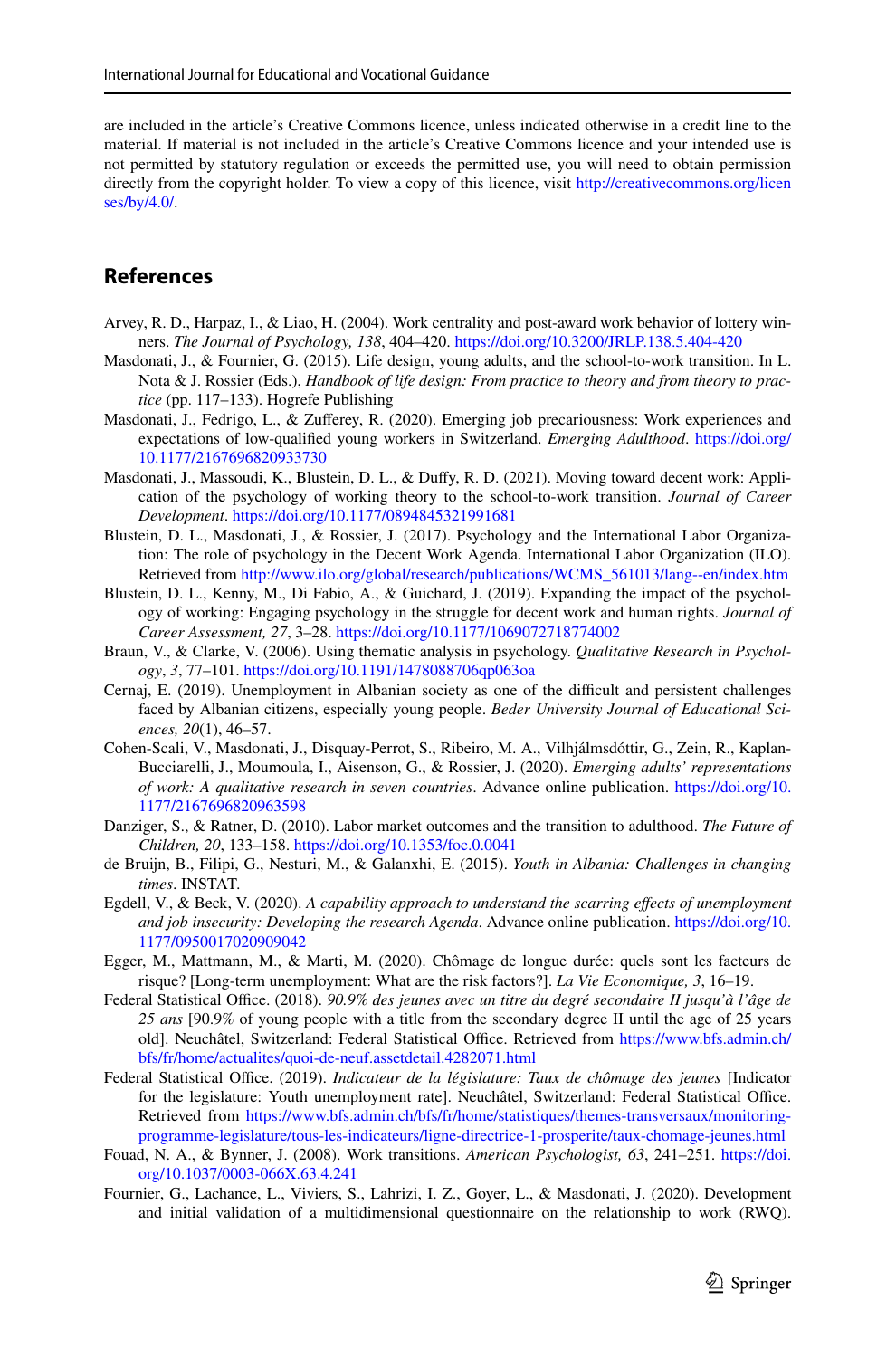*International Journal for Educational and Vocational Guidance, 20*, 123–168. [https://doi.org/10.](https://doi.org/10.1007/s10775-019-09397-0) [1007/s10775-019-09397-0](https://doi.org/10.1007/s10775-019-09397-0)

- <span id="page-17-9"></span>Harpaz, I., & Fu, X. (2002). The structure of the meaning of work: A relative stability amidst change. *Human Relations, 55*, 639–667. <https://doi.org/10.1177/0018726702556002>
- <span id="page-17-5"></span>Highhouse, S., Zickar, M. J., & Yankelevich, M. (2010). Would you work if you won the lottery? Tracking changes in the American work ethic. *Journal of Applied Psychology, 95*, 349–357. [https://doi.](https://doi.org/10.1037/a0018359) [org/10.1037/a0018359](https://doi.org/10.1037/a0018359)
- <span id="page-17-20"></span>Hofstede, G. (2020). *What about Albania?* Retrieved from [https://www.hofstede-insights.com/country](https://www.hofstede-insights.com/country-comparison/albania,switzerland/)[comparison/albania,switzerland/](https://www.hofstede-insights.com/country-comparison/albania,switzerland/)
- <span id="page-17-14"></span>Hoxhaj, M. (2017). Youth unemployment in Albania, causes and consequences. *Euro Economica, 36*(2), 159–168.
- <span id="page-17-13"></span>Kamberi, G., & Çela, A. (2019). *Youth study Albania 2018/2019*. Friedrich Ebert-Stiftung
- <span id="page-17-1"></span>Kazimna, P., Holu, Y. A., Alfa, A., Tchonda, M., Pari, P., & Masdonati, J. (2020). What work should be and bring: Representations of decent work in Togo. *African Journal of Career Development, 12*, 397–414.<https://doi.org/10.1080/14780887.2015.1021941>
- <span id="page-17-2"></span>Kenny, M. E., Blustein, D. L., Liang, B., Klein, T., & Etchie, Q. (2019). Applying the Psychology of Working Theory for transformative career education. *Journal of Career Development*. [https://doi.](https://doi.org/10.1177/0894845319827655) [org/10.1177/0894845319827655](https://doi.org/10.1177/0894845319827655)
- <span id="page-17-4"></span>Krahn, H. J., Howard, A. L., & Galambos, N. L. (2015). Exploring or foundering? The meaning of employment and educational fuctuations in emerging adulthood. *Youth & Society, 47*, 245–266. <https://doi.org/10.1177/0044118X12459061>
- <span id="page-17-10"></span>Lipshits-Braziler, Y., Abessolo, M., Santilli, S. & Di Maggio, I. (2020). Work orientation questionnaire: Measurement invariance and criterion validity among Swiss, Israeli, and Italian workers. *International Journal for Educational and Vocational Guidance*. [https://doi.org/10.1007/](https://doi.org/10.1007/s10775-020-09436-1) [s10775-020-09436-1](https://doi.org/10.1007/s10775-020-09436-1)
- <span id="page-17-17"></span>Mattmann, M., Walther, U., Frank, J., & Marti, M. (2017). *L'évolution des emplois atypiques précaires en Suisse* [Evolution of atypical precarious jobs in Switzerland]. Ecoplan. Retrieved from [https://www.](https://www.newsd.admin.ch/newsd/message/attachments/50256.pdf) [newsd.admin.ch/newsd/message/attachments/50256.pdf](https://www.newsd.admin.ch/newsd/message/attachments/50256.pdf)
- <span id="page-17-19"></span>Meyer, T. (2018). De l'école à l'âge adulte: parcours de formation et d'emploi en Suisse [From school to adulthood: Education and employment paths in Switzerland]. *Social Change in Switzerland, 13*. <https://doi.org/10.22019/SC-2018-00001>
- <span id="page-17-15"></span>Nathani, C., Hellmüller, P., Rieser, C., Hof, O., & Nesarajah, S. (2017). *Ursachen und Auswirkungen des Strukturwandels im Schweizer Arbeitsmarkt* [Causes and efects of structural changes in the Swiss labor market]. Bern, Switzerland: State Secretariat for Economic Afairs.
- <span id="page-17-16"></span>OECD. (2017a). *OECD employment outlook 2017*. OECD. [https://doi.org/10.1787/empl\\_outlo](https://doi.org/10.1787/empl_outlook-2017-en) [ok-2017-en](https://doi.org/10.1787/empl_outlook-2017-en)
- <span id="page-17-3"></span>OECD. (2017b). *Transition from school to work: How hard is it across diferent age groups? Education Indicators in Focus, 54*. OECD Publishing. <https://doi.org/10.1787/1e604198-en>
- <span id="page-17-8"></span>Rosso, B. D., Dekas, K. H., & Wrzesniewski, A. (2010). On the meaning of work: A theoretical integration and review. *Research in Organizational Behavior, 30*, 91–127. [https://doi.org/10.1016/j.riob.](https://doi.org/10.1016/j.riob.2010.09.001) [2010.09.001](https://doi.org/10.1016/j.riob.2010.09.001)
- <span id="page-17-7"></span>Schoon, I., & Bynner, J. (2019). Young people and the Great Recession: Variations in the school-towork transition in Europe and the United States. *Longitudinal and Life Course Studies, 10*, 153–173. <https://doi.org/10.1332/175795919X15514456677349>
- <span id="page-17-0"></span>Schoon, I., & Heckhausen, J. (2019). Conceptualizing individual agency in the transition from school to work: A social-ecological developmental perspective. *Adolescent Research Review, 4*, 135–148. <https://doi.org/10.1007/s40894-019-00111-3>
- <span id="page-17-6"></span>Schoon, I., & Lyons-Amos, M. (2016). Diverse pathways in becoming an adult: The role of structure, agency and context. *Research in Social Stratifcation and Mobility, 46*, 11–20. [https://doi.org/10.](https://doi.org/10.1016/j.rssm.2016.02.008) [1016/j.rssm.2016.02.008](https://doi.org/10.1016/j.rssm.2016.02.008)
- <span id="page-17-18"></span>Secrétariat d'état à l'économie. (2017). *Chômage des jeunes* [Youth unemployment]. Bern: State Secretariat for Economic Afairs. Retrieved from [https://www.seco.admin.ch/seco/fr/home/Arbeit/Arbei](https://www.seco.admin.ch/seco/fr/home/Arbeit/Arbeitslosenversicherung/arbeitslosigkeit/Jugendarbeitslosigkeit.html) [tslosenversicherung/arbeitslosigkeit/Jugendarbeitslosigkeit.html](https://www.seco.admin.ch/seco/fr/home/Arbeit/Arbeitslosenversicherung/arbeitslosigkeit/Jugendarbeitslosigkeit.html)
- <span id="page-17-11"></span>Sharabi, M., & Harpaz, I. (2019). To work or not to work: Variables affecting non-financial employment commitment over time. *International Labour Review, 158*(2), 393–417.
- <span id="page-17-12"></span>Snir, R., & Harpaz, I. (2009). Cross-cultural diferences concerning heavy work investment. *Cross-Cultural Research, 43*, 309–319. <https://doi.org/10.1177/1069397109336988>